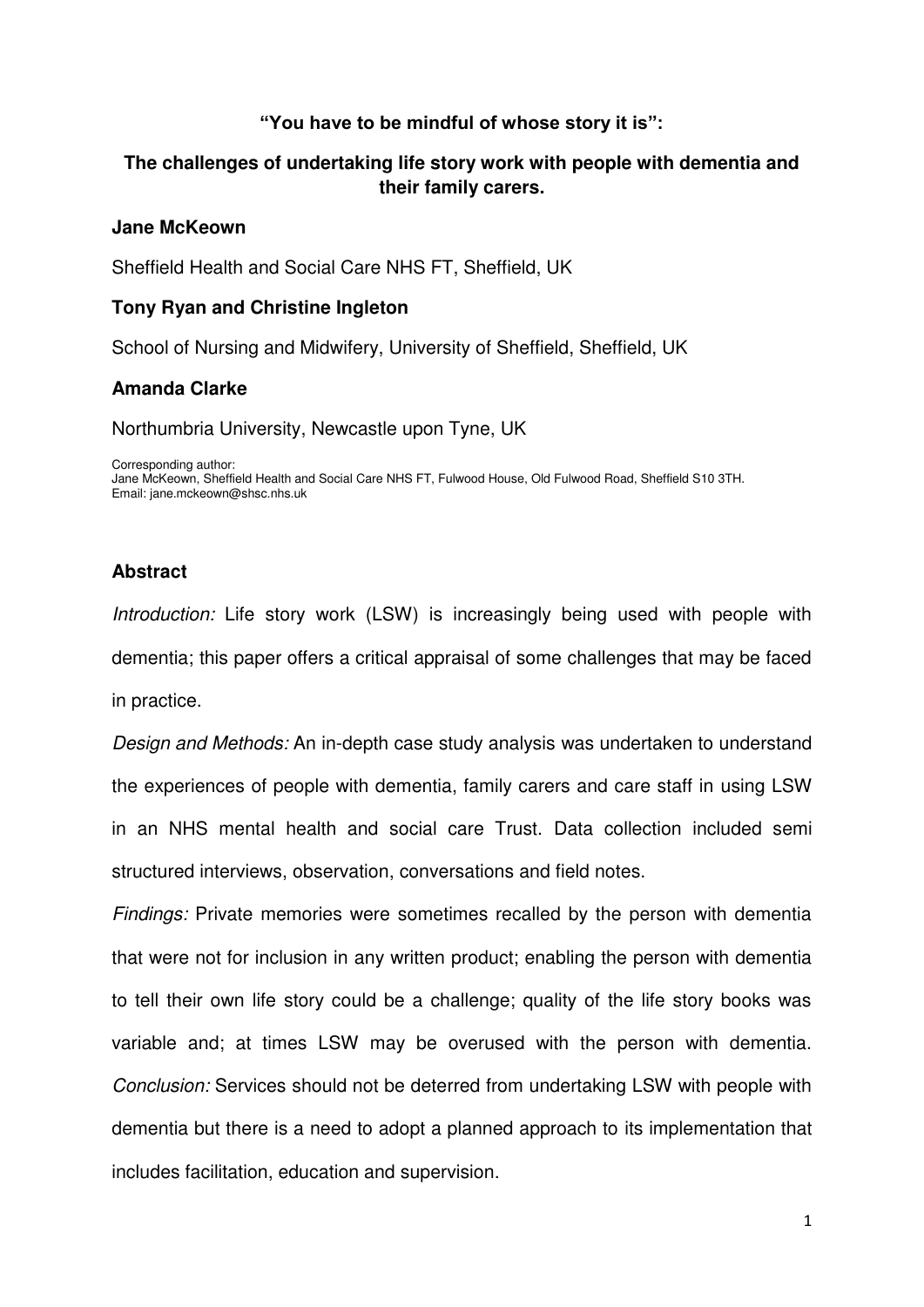# **Background**

Life story work (LSW) has been used in a number of countries within a range of health and social care settings with a range of groups such as: older people (Heliker 1997; Adams *et al.* 1996, 1998; McKee *et al.* 2002; Clarke *et al.* 2003; Wills and Day 2008; Bakken *et al*. 2009); people with learning disabilities (Hewitt 1998, 2000; Moya 2010); and older people with dementia (Gibson 1991, 1994; Caron *et al.* 1999; Hansebo and Kihlgren 2000; Murphy 2000; Batson *et al*. 2002; Keady *et al.* 2005; Russell and Timmons 2009; Gibson and Carson 2010; Kellett *et al*. 2010; McKeown *et al.* 2010a; Thompson 2009).

LSW has been described as an approach to working with a person and / or their family to find out about their life, recording that information in some way and then using the information with the person in their care (McKeown *et al*. 2006).

When used specifically with people who have dementia positive outcomes may include: Improving care for the person with dementia (Gibson 1994, 1991; Hansebo and Kihlgren 2000; Murphy 2000; Batson *et al*. 2002; Gibson and Carson 2010; McKeown *et al*. 2010a; Thompson 2009); offering family support (Caron *et al.* 1999; Kellett *et al*. 2010); enabling a reflection on services received (Keady *et al.* 2005) and hearing the voice of the person with dementia (McKeown *et al.* 2010a).

Health and social care policy and guidance in England are increasingly recommending the use of LSW in the care of people with dementia. The National Dementia Strategy for England (DH 2009:58) for example, refers to the use of LSW as: *"an effective vehicle for care home staff to communicate and develop relationships with residents, based on their unique life experiences"*. Social Care

2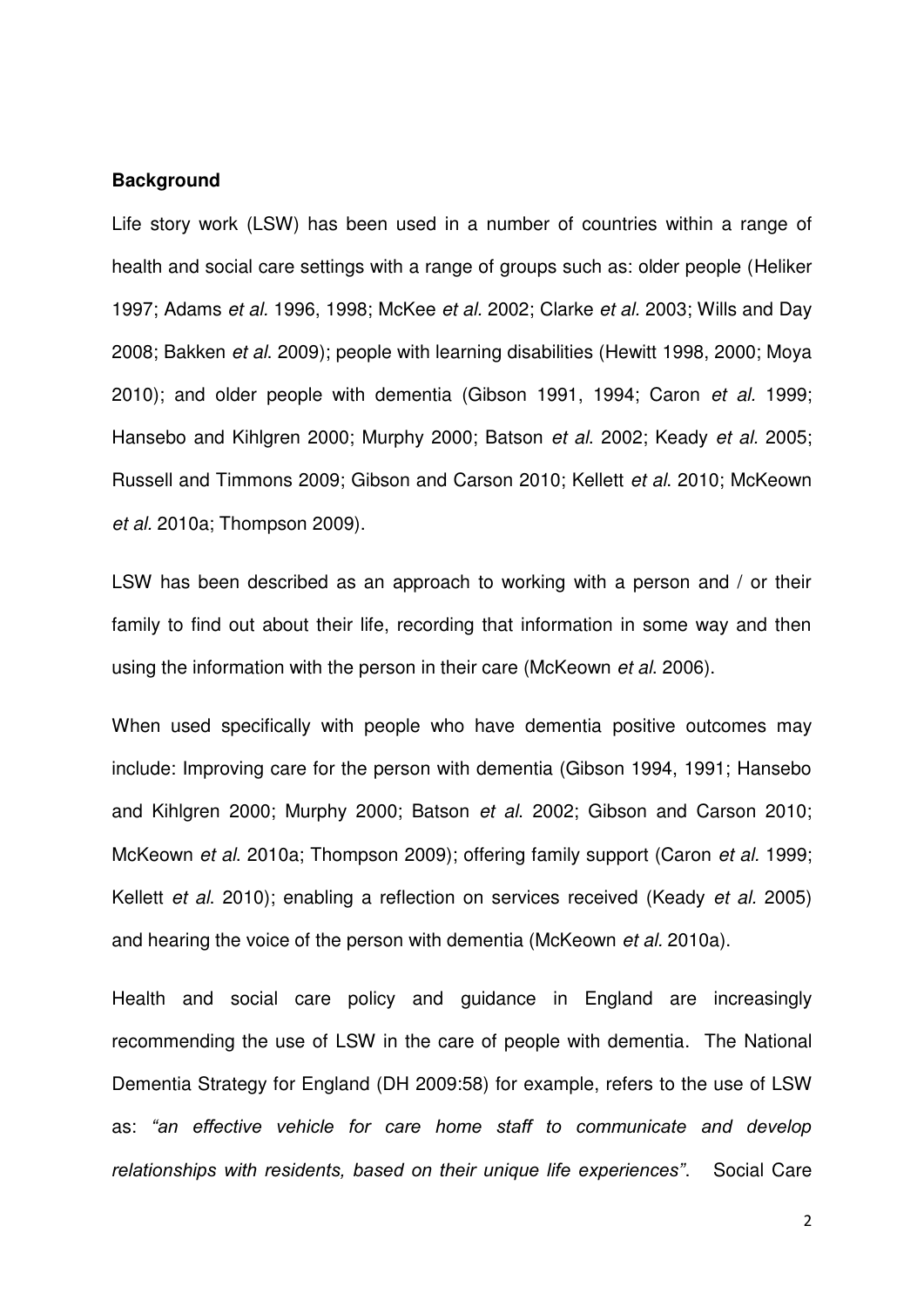Institute for Excellence (SCIE) / National Institute for Health and Clinical Excellence (NICE) Guidance on Dementia (National Collaborating Centre for Mental Health 2006) recommends the need for the assessment of a person's biography and interventions that take into consideration a person's past interests and preferences, both of which LSW can elucidate. The SCIE Dignity in Care campaign makes a direct link between finding out about people's life stories and helping maintain their choice and control (SCIE 2011). More recently the use of LSW has been identified as one approach to maintaining a person's human rights (Equality and Human Rights Commission 2011; Life Story Network 2011).

Previous research on the use of LSW with people with dementia has helped to demonstrate positive outcomes for the people involved. Some studies undertaken with older people have drawn attention to the possibility of upsetting memories being evoked (Clarke *et al.* 2003; Wills and Day 2008) or the potential for LSW to locate the person in the past (Adams *et al*. 1998). To date, few challenges of undertaking LSW specifically with people who have dementia have been revealed.

This paper draws on an in-depth case study analysis exploring the use of LSW from the perspectives of four people with dementia, their family carers and health and social care professionals involved in their care in the United Kingdom.

#### **Aims**

The aims of the paper are to:

 Critically appraise some of the challenges that may emerge through the process of undertaking LSW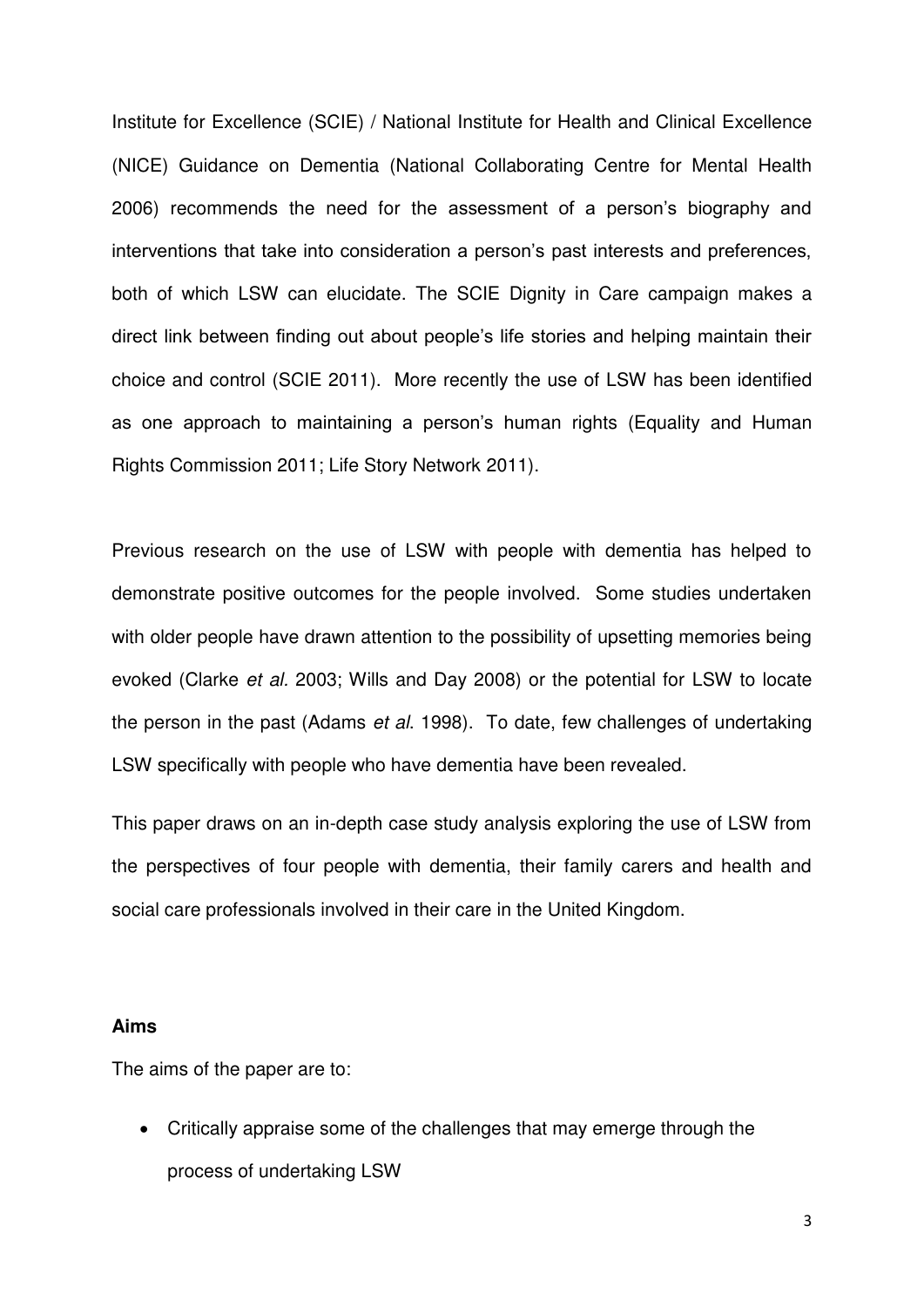- Recommend how such challenged may be overcome or minimised
- Contribute to what is currently a gap in the LSW literature.

# **Methods**

# *Study Design*

A multiple case study design was used in the LSW research. Case study research has the capacity to be flexible and sensitive to different contexts and meanings (Stake 1995). Additionally, case study research is defined as:

*"an empirical enquiry that investigates a contemporary phenomenon [LSW] within its real-life context [Health and Social Care practice], especially when the boundaries between phenomenon and context are not clearly evident"* (Yin 2009:18).

The chosen design allowed LSW to be applied within everyday practice; exploring both the experiences of the people involved and the processes taken for LSW to be implemented. An earlier published review reported on LSW from the perspective of staff, rather than those of all stakeholders involved in each initiative (McKeown *et al*. 2006). This study focusses upon the perspective of all key stakeholders by taking a constructivist approach. Constructivism holds a 'relativist' ontology; that is it recognises the existence of multiple and intangible realities (Appleton and King 2002; Rodwell 1998). This accepts that 'multiple knowledges' can exist together and, consequently, a range of views may emerge (Guba and Lincoln 1994). The constructivist research study primarily aims to illuminate these different constructions (Lincoln 2001) and involves the iterative development of the research method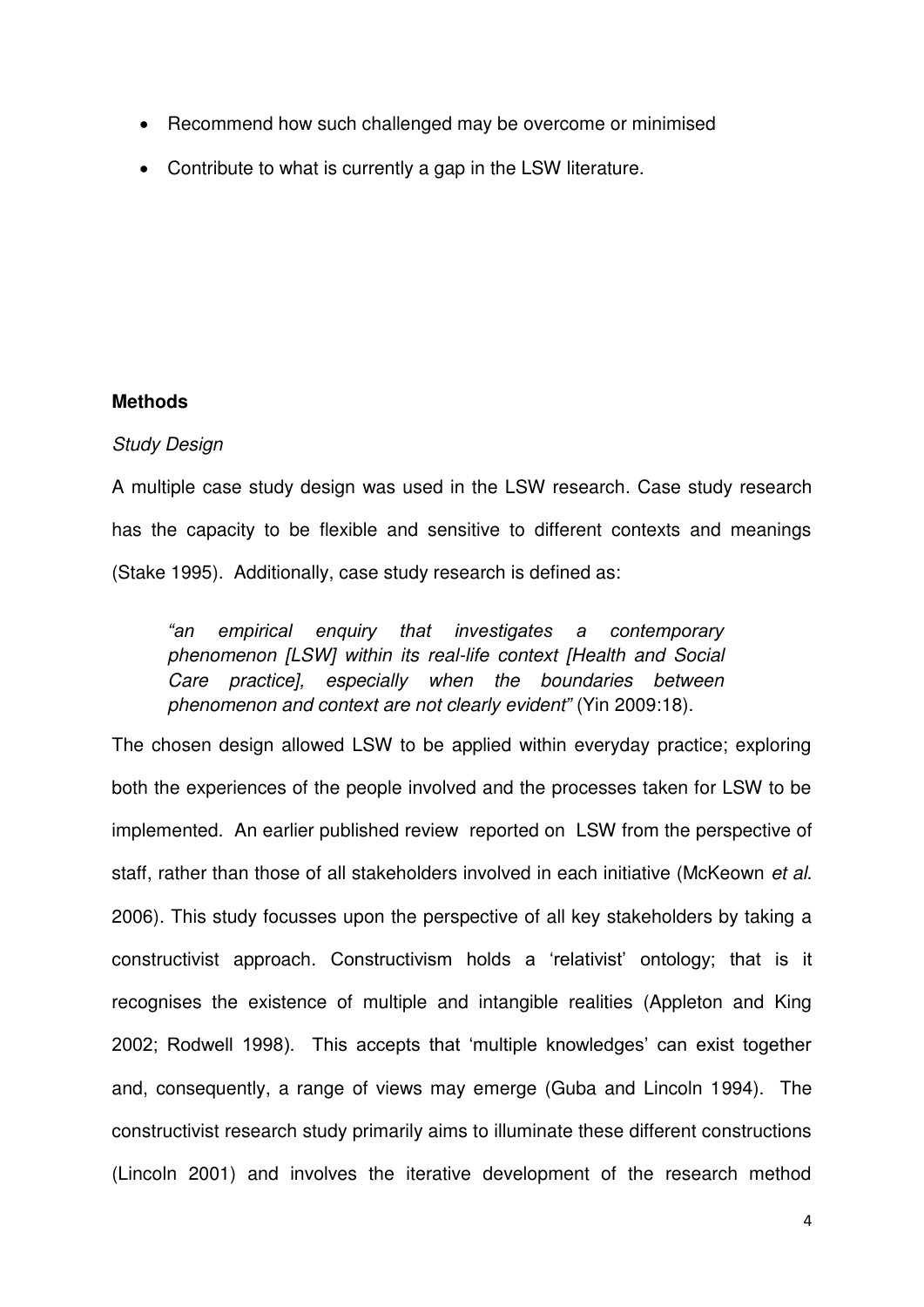through stakeholder involvement at every stage. Additionally, Nolan *et al.* (2003) define the goals of constructivist research as a means of promoting action and change in order to develop knowledge and understanding.

Stakeholders were central to the study's development and on-going progress: a reference group, comprising family carers and care staff was established prior to data collection. This group acted as a critical friend to the research team, helping for example, to suggest ways of overcoming barriers. Group members engaged in the process of data analysis through coding sections of the interview transcripts and refinements to the thematic framework in response to emerging themes. People with dementia were not asked to join the reference group and more meaningful involvement was sought through discussions about the research in forums where people with dementia already met and felt comfortable; such forums included a memory service café and an established day centre group. Opportunities were taken at various forums with a range of stakeholder to share early findings to assess their relevance. These activities aimed to strengthen the trustworthiness of the study and were consistent with a constructivist approach where stakeholder engagement is central to the research process.

# *Gaining ethical approval*

The study received approval from the local Research Ethics Committee on two occasions; initially, when the study commenced and again in light of the enactment of the Mental Capacity Act 2005. Dewing's (2007) process consent framework was used to ensure maximum involvement of the person with dementia in the continual assessment of their agreement to participate. Carers were asked if the person with dementia was someone who enjoyed talking about their past as opposed to being a private or secretive person and also whether they were the sort of person who would

5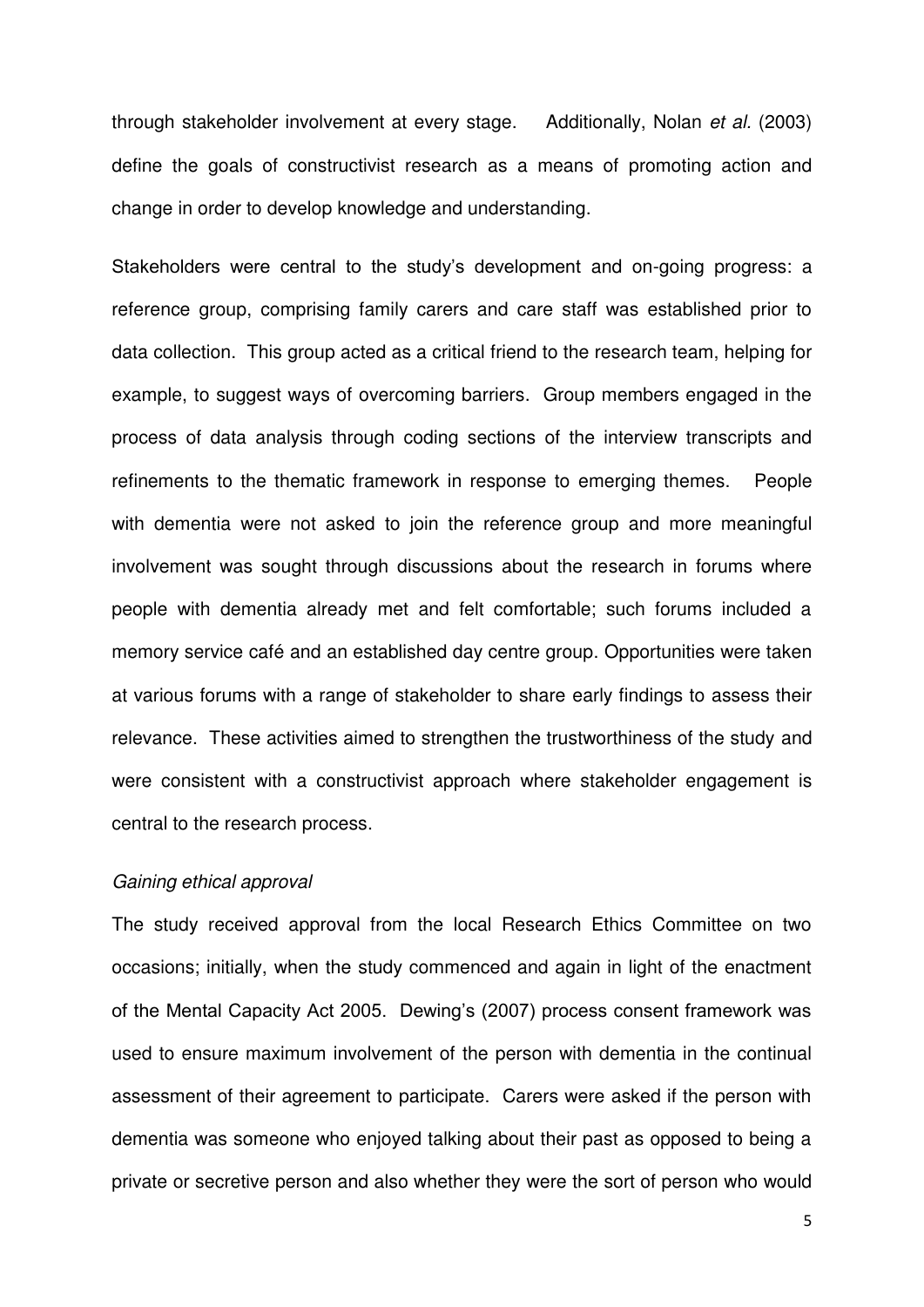have enjoyed participating in research. Names have been changed to maintain confidentiality. The challenges in ethically seeking the active involvement of people with dementia in the research have previously been reported (see McKeown *et al*. 2010b).

#### *LSW Intervention*

LSW was undertaken with four people with dementia, their family carers and care staff across four care settings within an NHS Health and Social Care Trust in the UK. The LSW was facilitated by the researcher (JMc), who was also a senior nurse, working within the organisation. A practice development approach was taken to ensure a systematic and transparent approach to the implementation of LSW in clinical practice. The principles of practice development were fundamental to the clinical role of the researcher and were consistent with the action focussed and participatory nature of the research methodology. Manley *et al.* (2008) define eight practice development principles that include: it strives to achieve person-centred, evidence based care; observes micro-systems of care; integrates work based learning; integrates evidence into practice and evidence from practice and encourages creativity. An individualised approach was taken in each case in response to the wishes of those involved. Three cases developed a life story book which is a photograph album or scrap book that includes for example, photographs, and text to depict a persons' story; one person's story was depicted in a pen picture which was a two page written account of the person's life.

#### *Setting and sample*

6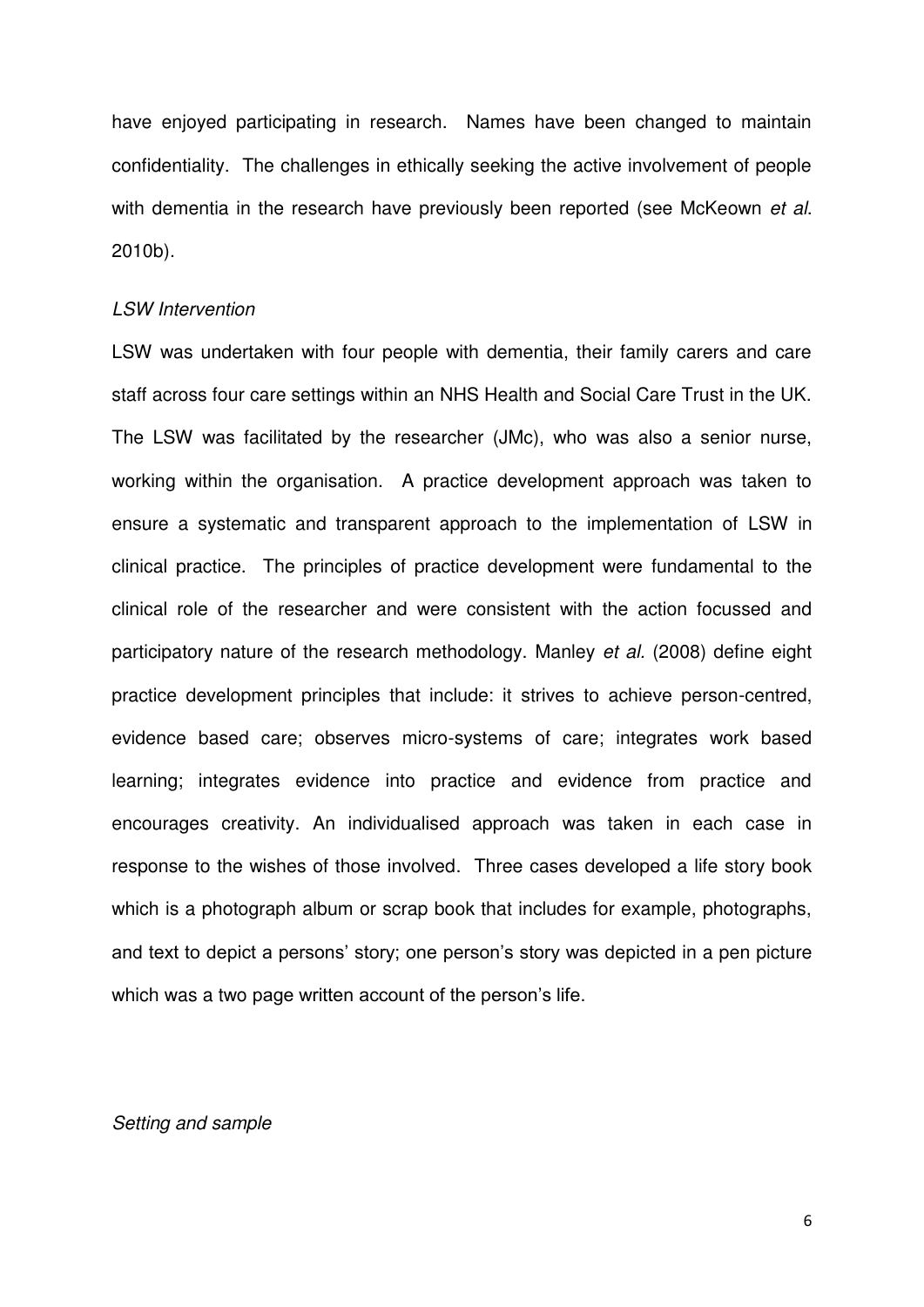Four case studies were undertaken across four different NHS care settings for people with dementia at different stages of the condition. The details of each context are shown in Table 1.

# **Table 1**

# **Description of Case Study Context**

| Case Study 1 | A 24 bedded assessment ward for people with dementia living in the South of the     |
|--------------|-------------------------------------------------------------------------------------|
| - George     | City; although well established it was due to close within 6 months due to service  |
|              | reconfiguration. There had been a recent change of staff with some patients being   |
|              | admitted with 'challenging needs' who had previously been cared for on another      |
|              | ward. The ward was in the process of moving from a task orientated culture to one   |
|              | embracing a more person-centred approach. A support worker and occupational         |
|              | therapy assistant worked with George's wife to develop a life story book.           |
| Case Study 2 | A 24 bedded assessment ward for people with dementia living in the South of the     |
| - Harry      | City; although well established it was due to close within 6 months due to service  |
|              | reconfiguration. There had been a recent change of staff with some patients being   |
|              | admitted with 'challenging needs' who had previously been cared for on another      |
|              | ward. A newly qualified staff nurse worked with Harry to develop a pen picture and  |
|              | an experienced staff nurse worked in a more ad-hoc way in talking with Harry about  |
|              | his life. Follow up took place in a general nursing care home where Harry moved     |
|              | to.                                                                                 |
| Case Study 3 | A 24 bedded intermediate care ward for people with dementia from across the City    |
| - Rachel     | who had been physically unwell and were well enough for discharge from a medical    |
|              | ward but were not ready to go home. The ward was staffed by an established multi-   |
|              | professional team of staff. A life story book was produced with Rachel by an        |
|              | occupational therapy assistant with contributions from Rachel's daughter; a support |
|              | worker also participated. Follow up took placed in a specialist nursing home for    |
|              | people with dementia.                                                               |
| Case Study 4 | A day centre offering care for people with dementia in the South East of the city.  |
| - Eileen     | Staffed by joint health and social care experienced staff and supported by          |
|              | volunteers. The centre had a reputation for strong leadership and an emphasis on    |
|              |                                                                                     |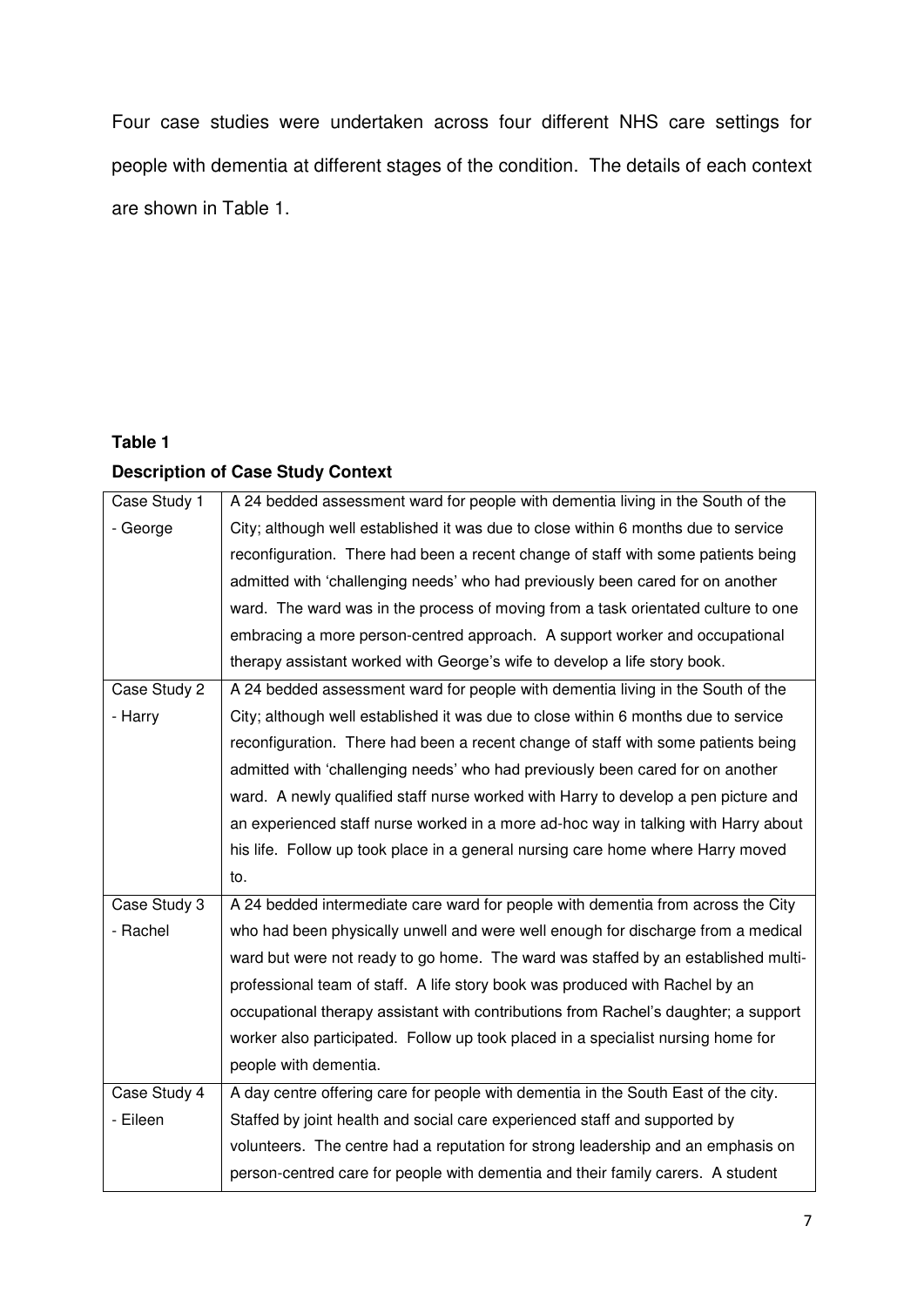| nurse and the nurse manager worked with Eileen and her daughter in developing a     |
|-------------------------------------------------------------------------------------|
| life story book. Follow up took place in a social care resource centre where Eileen |
| attended for day care and respite.                                                  |

The people with dementia were selected by care staff based on set criteria to ensure that the 'cases' helped to answer the research questions and to address ethical considerations. Criteria included: people with dementia with complex behavioural needs; those not nearing discharge; and only carers who were willing to participate (i.e. avoiding cases where a carer was unwell, or especially distressed). To ensure, as far as is possible, that participation was guided by the wishes and/or best interests of the person with dementia care staff and relatives/carers were asked to consider a number of questions which were particularly relevant to LSW (see Figure 1).

# **Figure 1**

# **Questions used to assess the suitability of the person with dementia to participate in life story work**

Has the person been someone happy to talk about their life to others? Have there been any past indications of distressing or unpleasant memories the person may prefer not to relive? Do you think the person would have liked care staff to know more about their life to assist in their care? Is the person someone who was happy to share their views and opinions with others if given the opportunity?

Multi-professional staff, working with the selected person, were asked if they would participate. Participants included a range of staff including registered nurses, occupational therapy assistants, support workers, a student nurse and care home assistants. Male and female staff and those from black and minority ethnic groups contributed to the diverse participant sample. See Table 2 for participant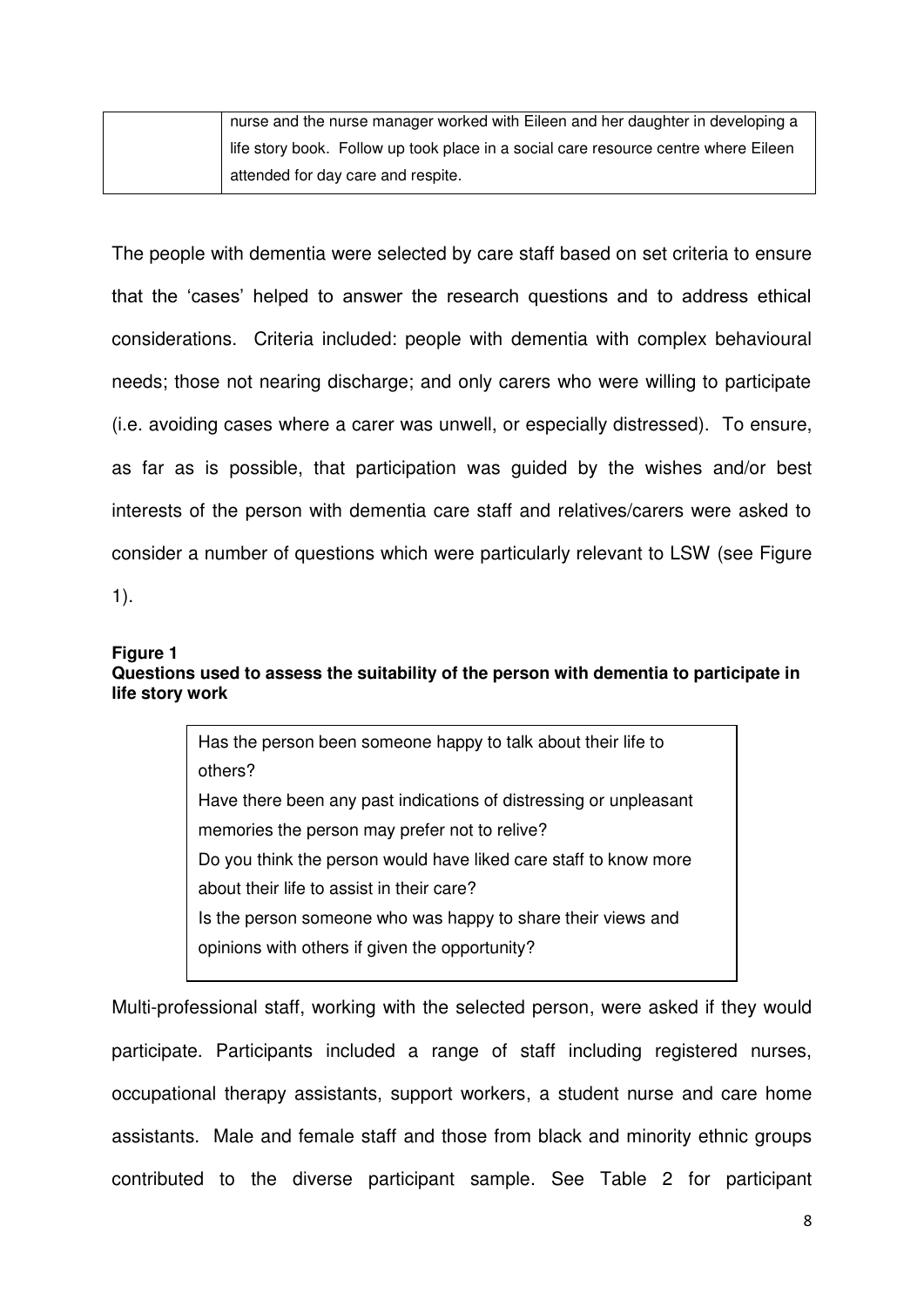characteristics in each case study. The research design allowed for the person to be followed up in other care environments; for example, when they moved to a nursing home or if they received day care in another setting.

Case studies 1 and 2 were chosen from similar care environments with the aim of replicating the findings. Progress in implementing LSW was slow in these cases due to complex circumstances; these included a service re-configuration; high activity on the ward and staff sickness. Eisendhart (1989) describes the utility of sampling decisions in case study research. Far from seeking to achieve a representative sample, cases are selected to explore specific issues or hunches, or to test a conceptual framework. In view of the slow progress and perceived difficulties in LSW being implemented, case studies 3 and 4 were chosen as 'theoretical replications' (Yin 2009) to predict contrasting results (i.e. a speedier implementation of LSW) and to understand the conditions that may enhance the uptake of LSW. In case study 3, for example, the occupational therapy assistant was given dedicated time to devote to undertaking LSW; in case study 4 LSW was undertaken by all student nurses on their placement at the day centre and LSW was well established. Case studies 3 and 4 did demonstrate a swifter approach to the implementation of LSW.

## **Table 2 Participant characteristics across 4 case studies**

| Case<br>Study | Person         | Age | <b>Diagnosis</b>             | Length of<br><b>Diagnosis</b> | <b>Life Story</b><br>'Product' | Care<br><b>Environment</b> | <b>Other</b><br><b>Participants</b>                                                    | <b>Duratio</b><br>n of<br>Case<br>Study |
|---------------|----------------|-----|------------------------------|-------------------------------|--------------------------------|----------------------------|----------------------------------------------------------------------------------------|-----------------------------------------|
|               | Male<br>George | 87  | Vascular<br>Dementia         | 4 Years                       | Life story book                | Assessment<br>Ward         | <b>Registered Mental</b><br>Nurse: Carer -<br>Wife; Support<br>Worker: OT<br>Assistant | 23<br>months                            |
| 2             | Male<br>Harry  | 80  | Dementia with<br>Lewy Bodies | l Year                        | Pen picture                    | Assessment<br>Ward         | 2 Registered<br><b>Mental Nurses:</b><br>Registered<br>General Nurse -<br>Nursing Home | 21<br>months                            |
| 3             | Female         | 88  | Alzheimer's                  | 4 months                      | Life story book                | Intermediate               | OT Assistant:                                                                          | 13                                      |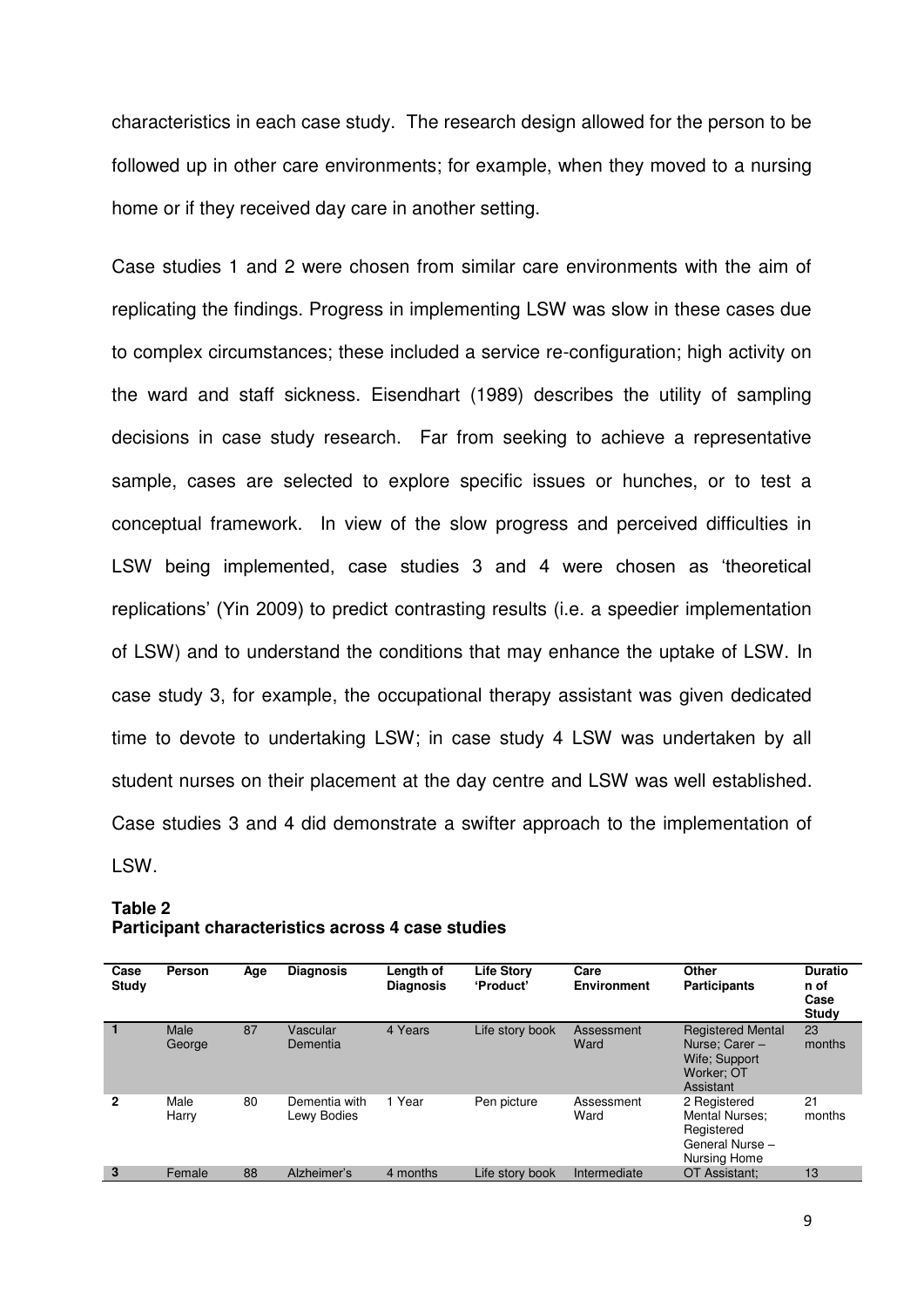| Rachel           |    | <b>Disease</b>         |         |                 | Care Ward             | Carer - Daughter;<br>Support Worker;<br>Care Assistant -<br><b>Nursing Home</b>                                          | months       |
|------------------|----|------------------------|---------|-----------------|-----------------------|--------------------------------------------------------------------------------------------------------------------------|--------------|
| Female<br>Eileen | 83 | Alzheimer's<br>Disease | 5 Years | Life story book | Day Centre /<br>Group | <b>Registered Mental</b><br>Nurse: Carer -<br>Daughter; Student<br>Nurse: Outreach<br>Worker in social<br>care facility. | 10<br>months |

# *Data Collection*

The process of using LSW was observed, key stakeholders were interviewed once or twice using a loosely structured topic guide to facilitate a two-way discussion centred on respondents' priorities, experiences and concerns (see Figure 2 for an example of the topic guide). Conversations and observations that took place with the person with dementia or with participants separate to the interviews were recorded immediately after the interaction and a research diary was maintained. Other documentary analysis of care plans and meeting notes was maintained throughout the study. Methods were consistent with commonly used methods in case study research (Yin 2009). Twenty one interviews were conducted with registered nurse, support worker, family carer, occupational therapy assistant and care worker participants and seventy hours were spent by the researcher in the field.

# **Figure 2**

# **An example of topic guide questions**

Can you describe your experience of being involved with this life story approach?

What have been the main benefits of taking this approach from your point of view?

Have there been any particular concerns or difficulties in taking this approach ?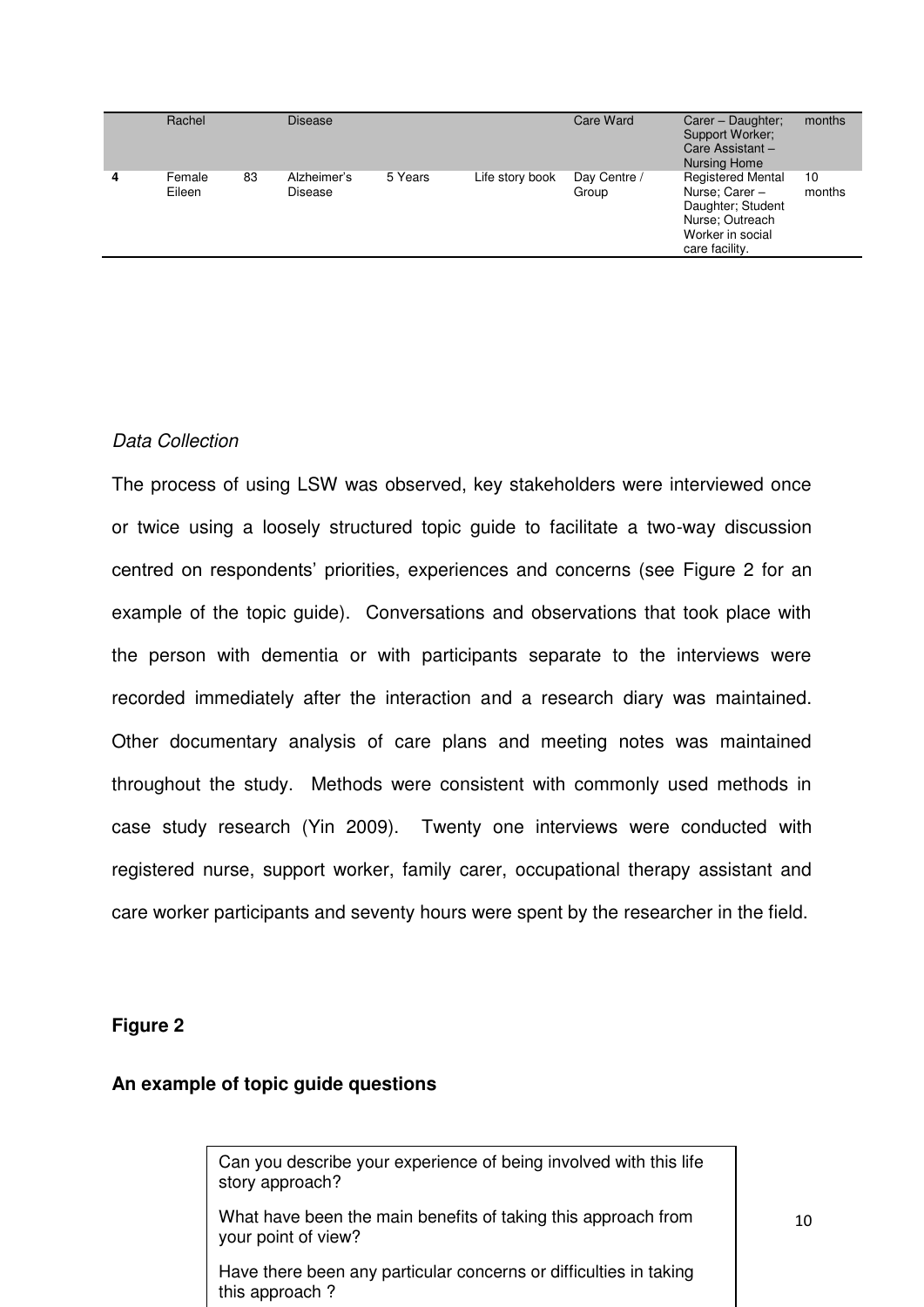#### *Data Analysis*

A Framework Analysis (Richie and Spencer 1994) approach was used, characterised by the following distinct and interconnected stages: Familiarisation; Identifying a thematic framework; Indexing; Charting and Mapping and Interpretation. This approach utilised the thematic framework that had been developed prior to data collection and is consistent with case study research which: *'benefits from the prior development of theoretical propositions to guide data collection and analysis'* (Yin 2009: p18). The thematic framework was developed following a systematic literature review and was refined throughout the study. Framework analysis allows for *a priori*  as well as emergent codes to be used in the analysis (Lacey and Luff 2001). The transcribed interview data and research diary entries from observations and conversations were coded and applied to the framework by the lead researcher (JMc). Documentary data and reference group meeting notes were not applied directly to the framework but were used as demographic / contextual data to inform the discussion. New emergent themes were used to update the framework. Consensus was reached through discussions with academic supervisors (CI, TR and AC) and with the research reference group.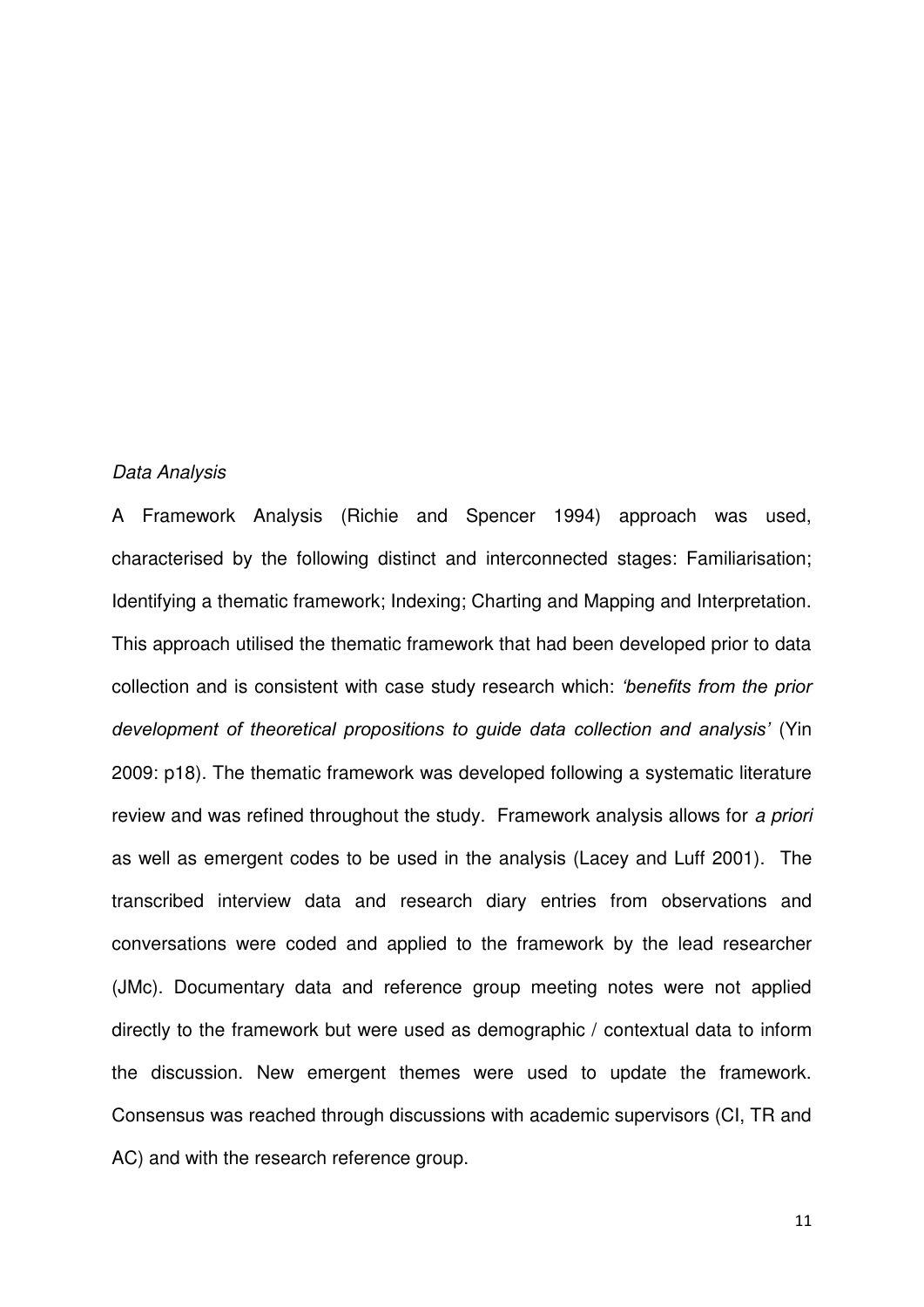# **Findings**

The LSW research identified a range of findings relating both to the process and outcomes of using LSW. Outcomes relevant to person-centred care were demonstrated and these have been reported in a previous paper (McKeown *et al*. 2010a). A critical analysis of the data on the process of undertaking LSW revealed the challenges that emerged through our study; these are:

- Personal disclosures:
- Whose story is it?
- Quality of life story books;
- Under and overuse of life story books.

# *Personal disclosures*

The LSW research highlighted that personal disclosures and sensitive information might be divulged through LSW. The staff nurse working with Harry was privy to some private and intimate memories of his life:

*"Harry told me some quite personal information that others might not be aware of, including wife and … I was very aware of what he was telling me was very, very personal information." Cs2:* Staff Nurse 1.

In order to maintain the dignity of Harry a difficult decision was made to edit his story and was vindicated when we met Harry in the nursing home to show him his pen picture, as the staff nurse described: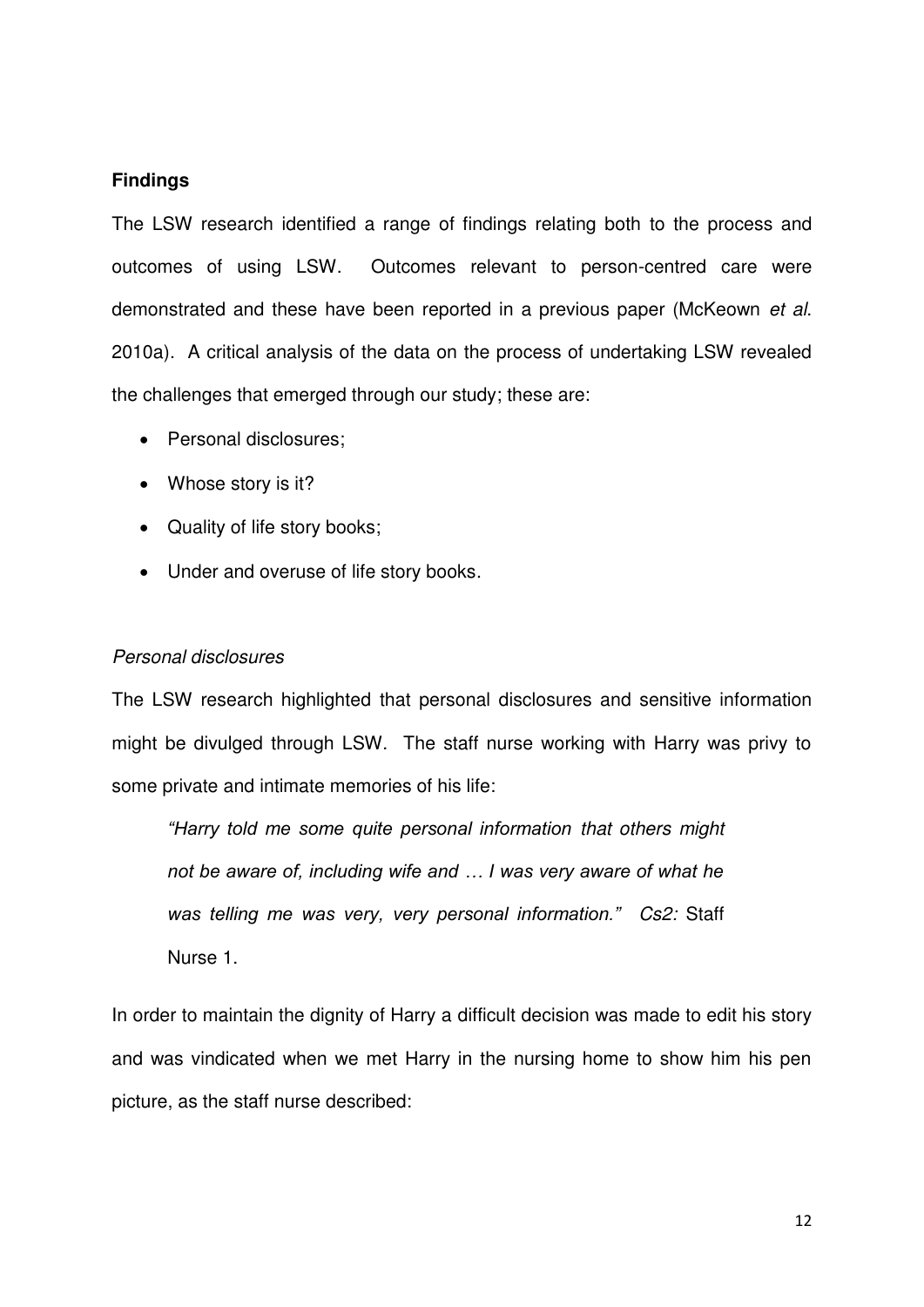*"He almost – not looked embarrassed but suddenly the thought of putting things in that he didn't want people to know was quite alarming to him so I think leaving out them bits was a good thing cos I think it would have been quite stressing for him if we'd put in all about what he told me."* Cs2 Staff Nurse 1.

The nurse manager spoke of personal disclosures taking place within the context of a trusting relationship when using LSW:

*"You do access family secrets people do tell you things that you would never be privy to because you are using photographs and … working on a one to one and spending a lot of time doing it people do tell you … private things." Cs4* Nurse manager.

Her concerns that Eileen might share her secrets more widely in the group were unfounded:

*"I was a bit concerned about her talking about that at the group and not getting the right level of support…, but that seems to have been unfounded …she seems to only talk about that when it's on a one to one in a more private setting."* Cs4 Nurse manager.

Personal memories can also relate to photographs, this was evidenced when Georges' wife spoke of choosing not to include some photographs in George's life story book. I asked her to enlarge on her decision and she explained:

*"It was about half a dozen that I decided I didn't want to go in…cos they was quite personal to me as well." Cs1 Wife.*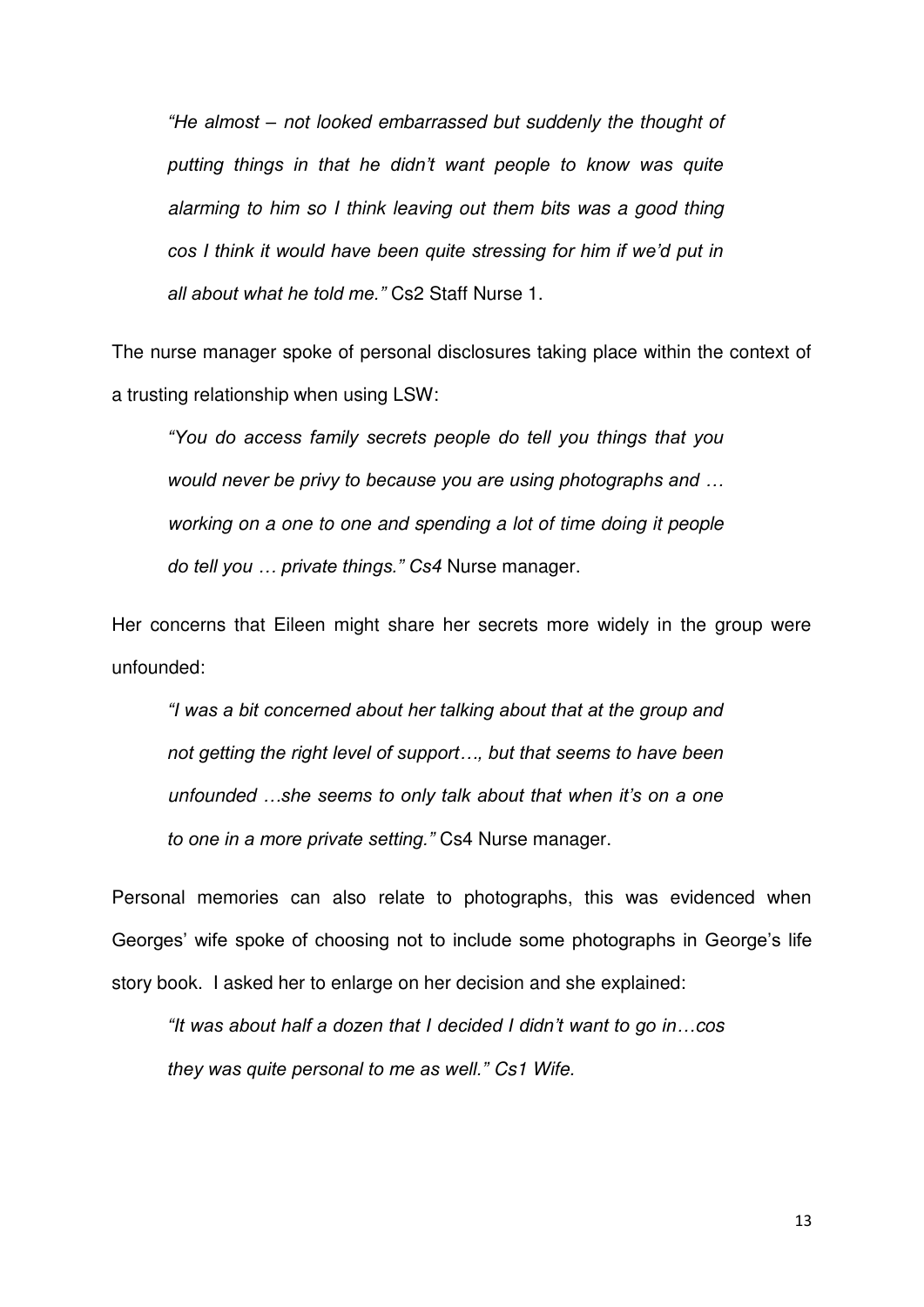These findings demonstrate that private and intimate disclosures may emerge uninvited as a consequence of spending time talking with an older person about their life story.

#### *Whose story is it?*

The LSW research uncovered a range of different ways that the person with dementia and their family carers worked together with staff to share life story information. Rachel and Eileen were both enabled by their daughters and by the staff working with them to tell their story. Each chose how their life stories were reflected by the choice of the photographs and the accompanying words.

The nurse manager described how Eileen was able to take much more of a lead in the process than she had expected:

*"She was very definite about what she wanted in and what she didn't want in where [her daughter] had picked photographs that she had thought Eileen would want and quite a few of them, weren't what Eileen wanted at all…. so she very much collaborated, participated in and took the lead."* Cs4 Nurse manager.

Similarly, the OT assistant described how she worked in collaboration with Rachel in putting the book together:

*"She chose the photos and she cut them out so really I worked closely with her …she's had a choice throughout her likes it could be the photos."* Cs3 OT assistant.

14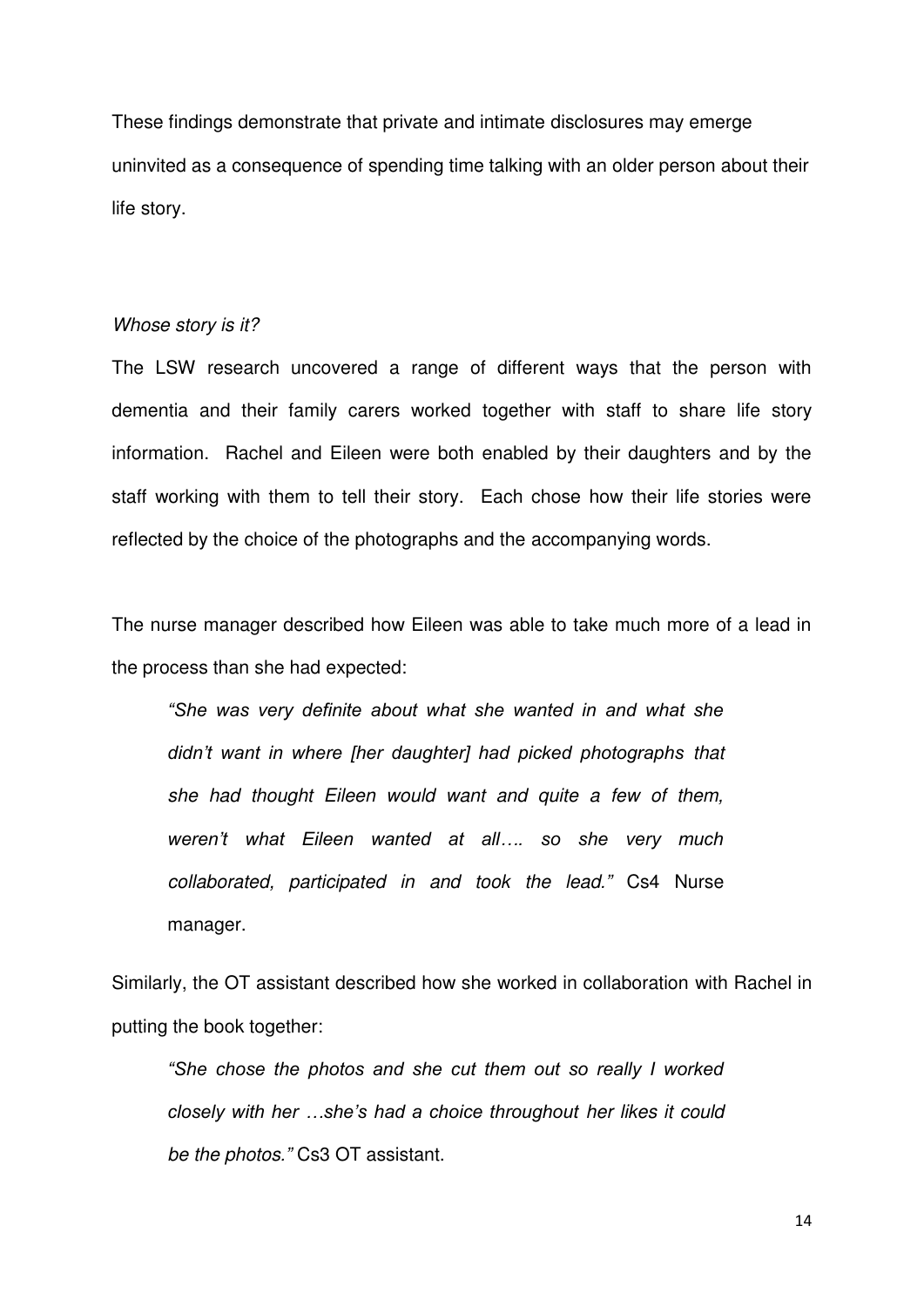In privileging Rachel's story it is possible the daughter may have felt excluded from contributing to her mother's book:

"[*The OT assistant] only engaging with daughter through me, very Rachel centred, good – collaborating with her, I feel uneasy daughter left out?" Research Diary.*

George's wife provided the information about his life story and a genuine collaboration emerged between her and the staff in developing George's life story book. Care staff, although pleased with George's life story book, described their disappointment that his story was largely from the perspective of his second wife whom he had been married to for sixteen years. The deputy manager reflected:

*"He's not participated in any of the evidence gathering …I think there are other difficulties like not being able to get George's point of view as well cos I think that's really important and while we've got quite a good insight we've not got George's insight really I mean we haven't even got any extended family there's really just [his wife]."* Cs1 Deputy manager.

The OT assistant felt a similar way:

*"I think it would have been nice to have had some more about his life before [his wife] … I would have liked to have got a little bit more of that first bit."* Cs1 OT assistant.

It appeared important for care staff to involve the person as much as possible, but when not possible in conventional ways, as with George, the staff appeared to feel disappointed, even suggesting that George had not been the best choice of person to undertake LSW with; this is reflected by the deputy manager and the OT assistant: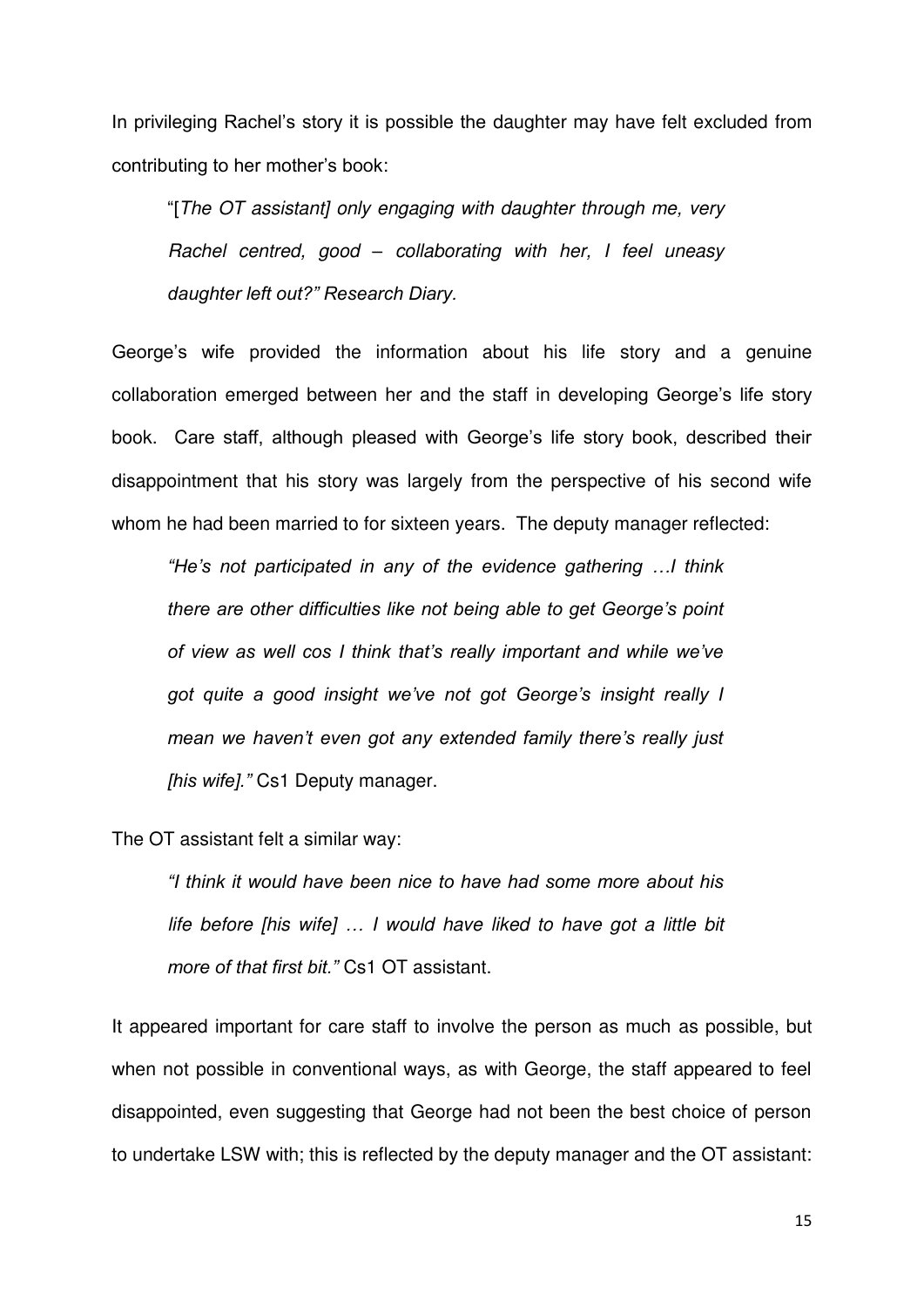*"But I think and even with a different person I think we probably could have got so much more out of it – for the staff team and for the person involved really."* Cs1 Deputy manager.

*"With other people it might work a lot better I mean George's a case on his own isn't he?"* Cs1 OT assistant.

The findings reflect the complexity in finding a way to involve the person with dementia and their family carers in LSW.

## *Quality of the life story books*

Different views were expressed about the content and quality of the life story books. George's wife was pleased with the overall balance of George's life story book and she describes a collaborative approach to its development between herself, the OT assistant and support worker.

*"So I think it worked pretty well, I think we all complimented each other …I think we got the balance right in the book."* Cs1 Wife.

By being involved and collaborating closely with staff, George's wife described how she was able to influence the quality of the book by arranging for the photos to be scanned onto photographic paper:

*"Small things like I wanted each photograph labelling up not just writing on the back but I didn't want it just scribbled on a piece of paper, so I just wanted to do it so that was nice…*E*ven they [staff] passed comment that they was better." Cs1 Wife.*

I noted in my research diary: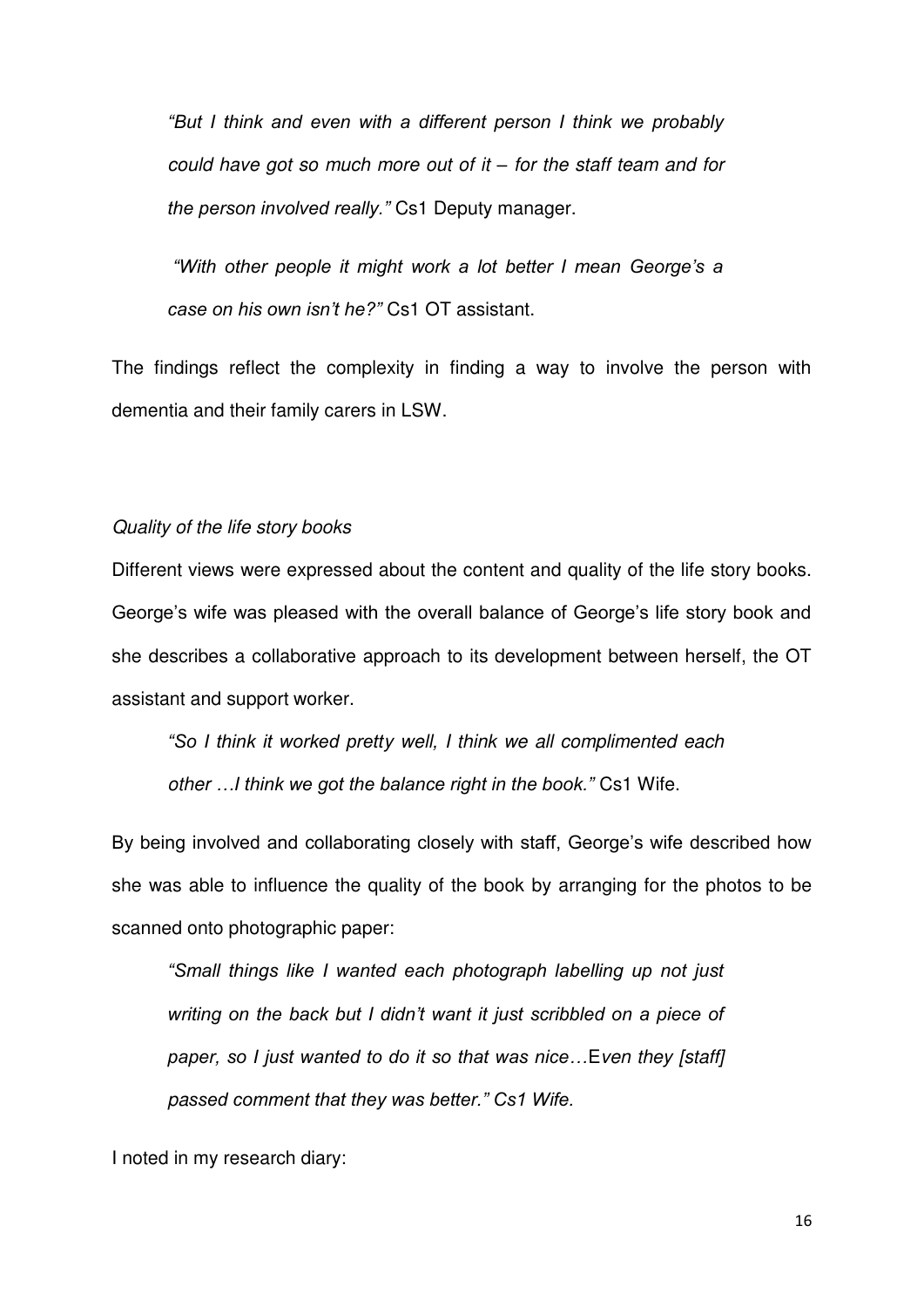*"Was really lovely, mixture of pictures and captions …it was lovely."*  Research diary.

Although George was unable to verbalise his opinion on the book, the observational records of him using it indicated that he appreciated it.

*"When he looks at it his face changes, his eyes light up, it's almost as if someone turns a light on, he's like the 'Ready Brek Man', all lit up. His posture alters, he sits up tall. The other day he was walking down the corridor with it, like Eamon Andrews, he was tall and upright."* Cs1 Wife.

Rachel and Eileen's life story books both contained typing errors. I observed Eileen's reaction when she shared her book with me:

*"Throughout the book there were some spelling mistakes on family names …on one occasion Eileen had corrected it in pen, on each occasion she pointed it out with mild irritation or disappointment however she did not voice her displeasure even when asked if she would change anything about the book."* Research diary.

I was not alone in observing this; Eileen's daughter commented that her niece had noticed the mistakes when looking though Eileen's book; similarly the care worker in the nursing home commented on Rachel's reaction to the spelling errors in her life story book:

*"I noticed Rachel spotted spelling mistakes so it shows she is reading it and taking notice." Cs3* Nursing home care worker.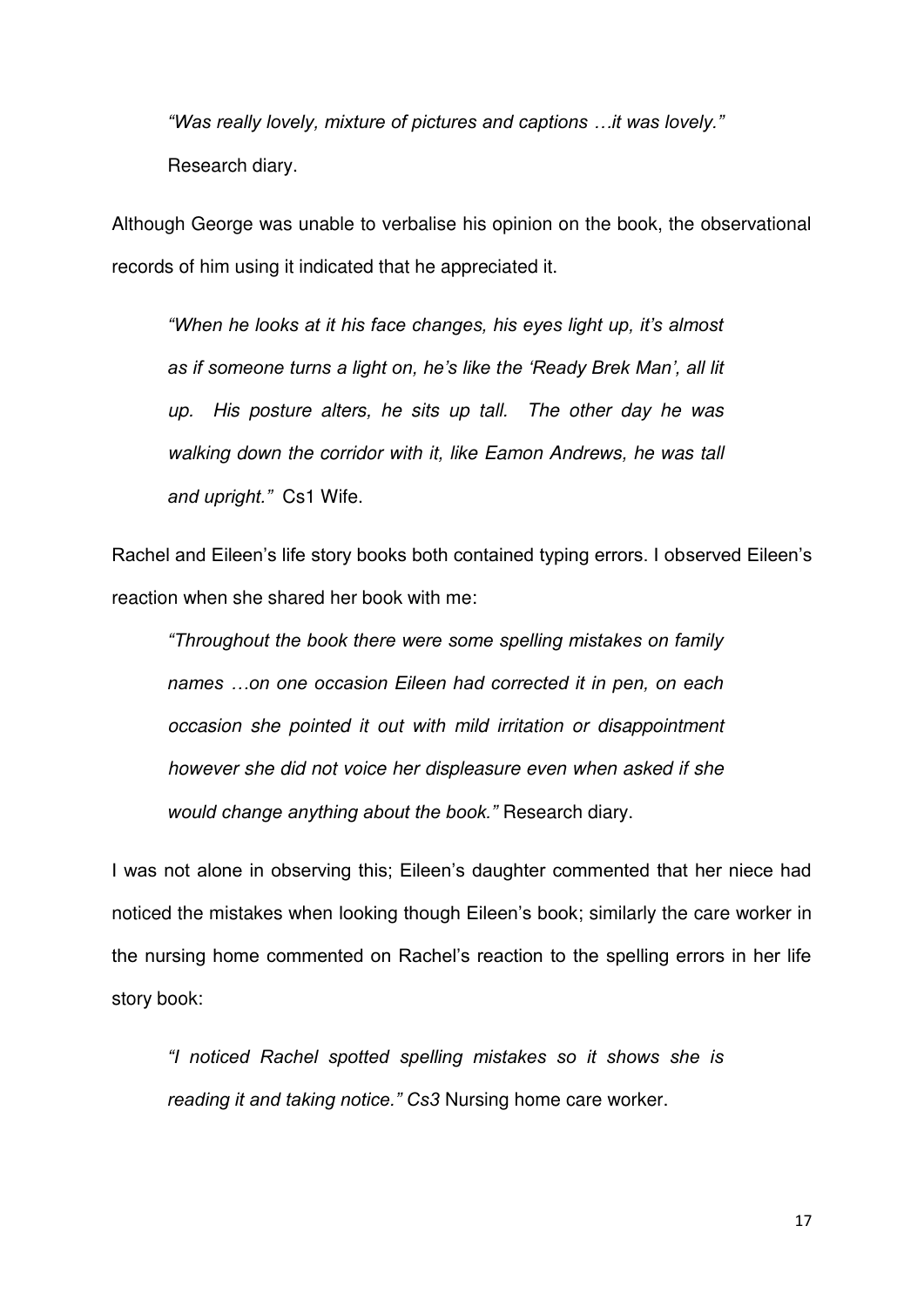I sum up some of these contradictions in my research diary after a meeting with Rachel and her daughter:

*"Re the content of the book I feel mixed, typos, stuck in pictures, not polished – or how long it will last? But the great thing is it was done in collaboration with Rachel … spelling mistakes, bad grammar does it matter?"* Research Diary.

Clearly to Rachel and her daughter it did matter, as an e-mail sent by Rachel's daughter indicated:

*"Mother and I look at it quite often and every time she comments that things are not spelt correctly etc; she and I have always been very fussy about the correct use of English …Of course it does not matter very much but it is just an observation!"* Cs3 Daughter.

Eileen's and Rachel's daughters felt the life story book was not exactly how they would have wished them:

*"I think it's good, I would probably like to have seen a bit more writing, but that's just me, I think it's fine."* Cs4 Daughter

*"I just wish it was more comprehensive and more photographs had been used that I had put though and I suppose I could have put more into it"* Cs3 Daughter.

Both daughters made these comments to me with almost an apology – *"It doesn't matter very much it is just an observation"*; *"But that's just me I think it's fine" "I suppose I could have put more into it".* Rachel and Eileen's daughters were less involved in producing the life story books than George's wife who, interestingly, described being able to influence the quality of the book throughout.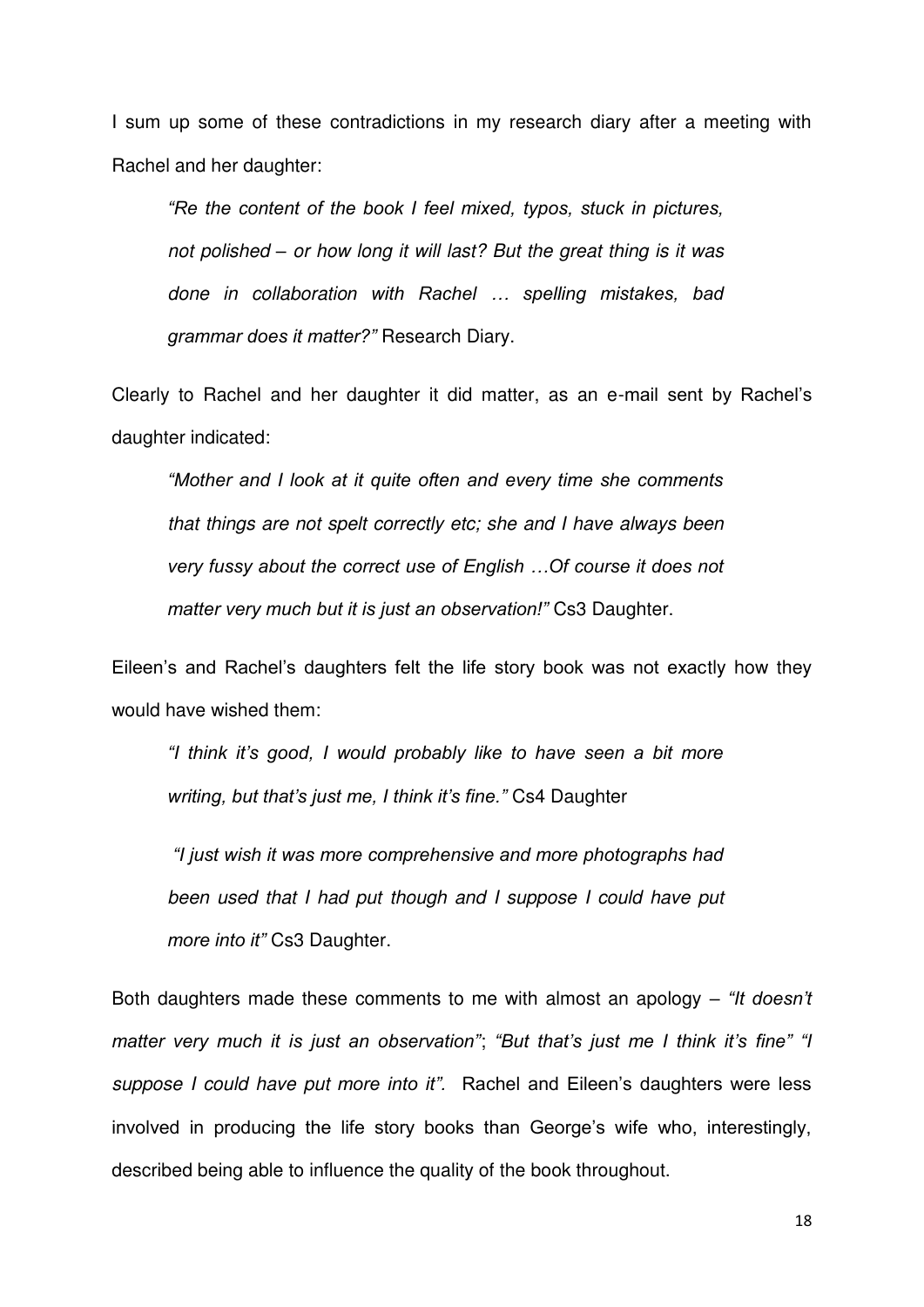# *Under and over use of the life story books*

An unexpected finding from this research is that, at least initially, there is the potential for the life story book to be overused with the person with dementia. The nurse manager reflected this in her experience of working with a range of volunteers with Fileen:

*"I think you also have to be aware that she tires very easily and I think what we've had to watch out for is that she's not actively engaged for the full day… so I think it's our job to look for signs that she's wanting a bit of a rest."* Cs4 Nurse manager.

Similarly, George's wife felt the same thing happened when the OT assistant, support worker and herself all shared George's life story book with him for the first time:

*"There was a time in the early days when he got agitated but there were a lot in the room with him and I think there was 'overkill' as it was new"* Cs1 Wife.

George's wife, however, was confident that George would demonstrate he had 'had enough' by closing the book.

I report in my research diary that I felt we had spent too long with Rachel and her book when it was first completed:

*"[The OT assistant] joined us and to be honest I think we spent a little too long. Rachel became more distracted and [her daughter] looked tired."* Research diary.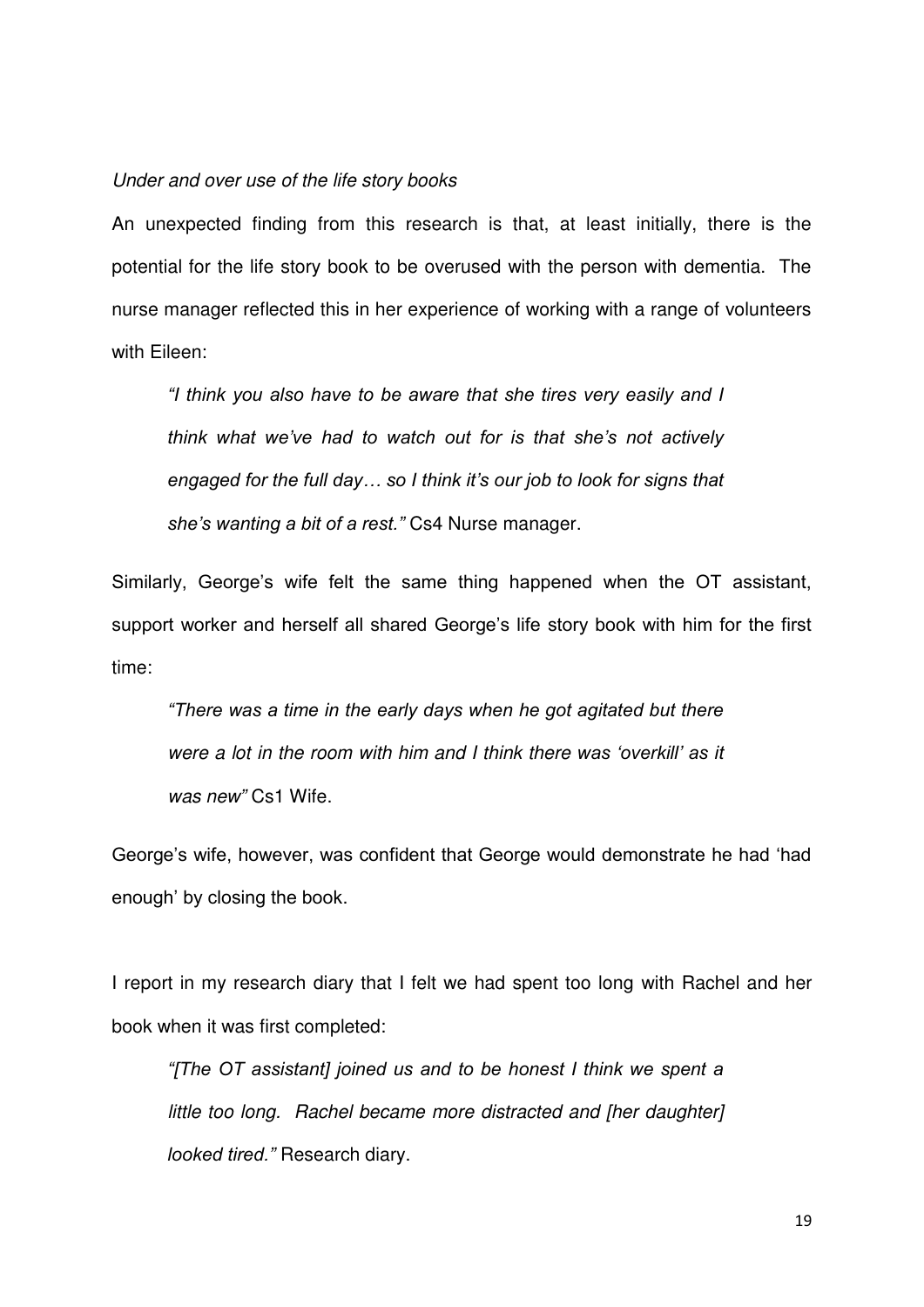Conversely, Rachel's daughter described how when she reached the end of the book, Rachel picked it up again and asked what it was and looked through the book afresh as if she had not seen it before.

Harry's pen picture was transferred with him to the nursing home he moved to. Although he expressed the wish that it be displayed in his room, future visits to the home suggested that did not happen and Harry's life story information remained hidden in his care records.

# **Discussion**

This paper has identified a number of challenges that can present when using LSW with people with dementia.

### *Personal disclosures*

Private and personal stories were sometimes divulged during the LSW process. It was evident that some of the disclosures were not for public knowledge and were not included in the person's life story product. Clarke *et al.* (2003) highlighted that older people (without dementia) were sometimes pleased to share information verbally but expressed that they did not always wish it to be recorded. This may be more of a challenge to negotiate when a person has dementia. This was clearly evident with Harry. Gibson (2005) urges staff working with people with dementia to exclude sensitive information from records but not from discussions. This is precisely how the nurse dealt with Harry's disclosures; she listened to Harry's story, but through discussions in clinical supervision decided the information would not form part of his written story.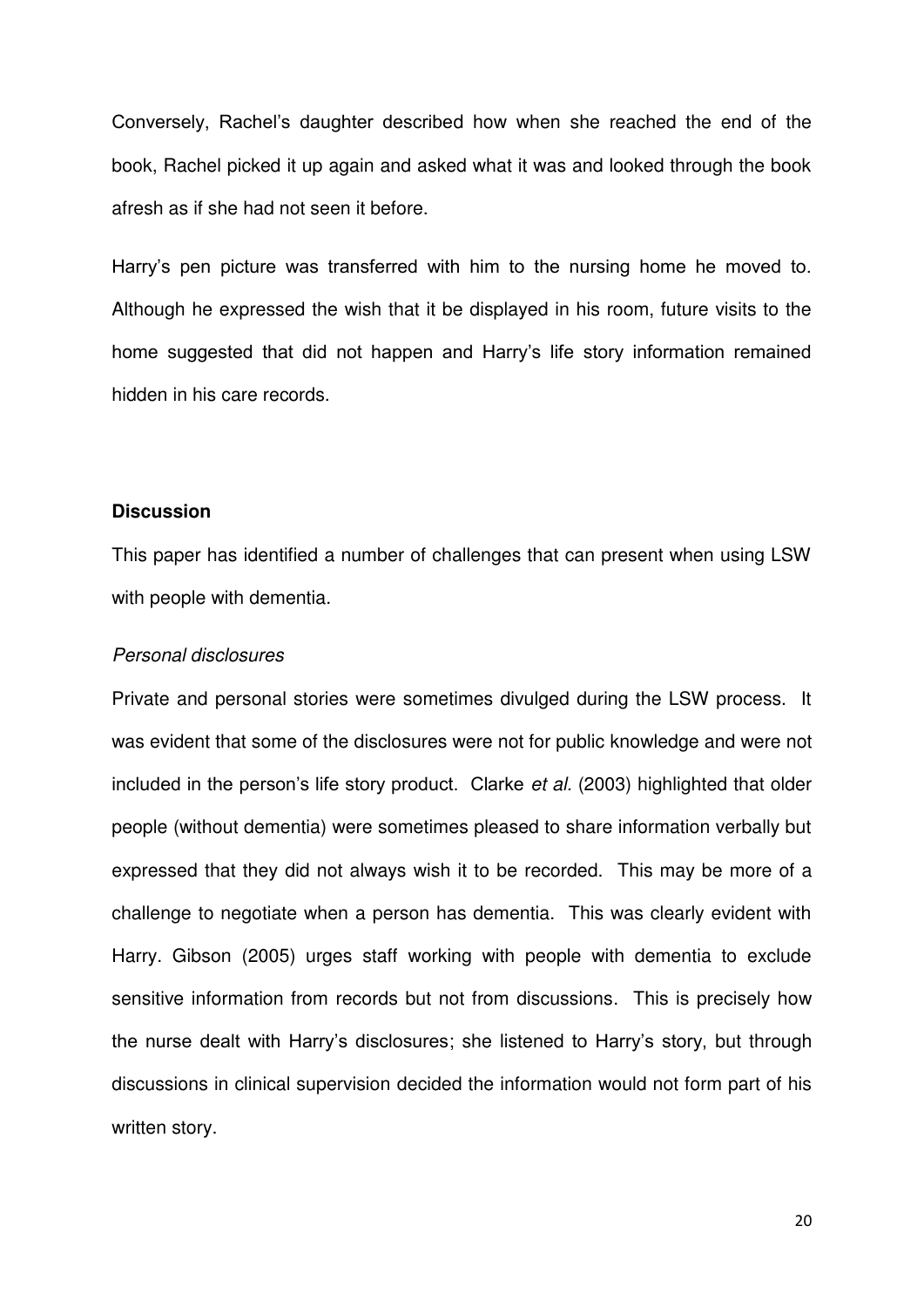Brooker (2010) proposes the analogy of a chest of drawers to illustrate different information that might be shared, with the top drawer being information that might freely be shared, the middle drawer being information that might be shared in the context of a trusting relationship and the bottom drawer being personal information and family secrets which should not form part of life story work (see Table 3). Harry most definitely shared 'bottom drawer' information with the staff nurse and, as such, it was appropriate to keep that private and not public since the information may have been upsetting or harmful to other family members.

# **Table 3 Analogy of how personal information may be categorised (Adapted from Brooker 2010)**

| <b>Drawer</b>        | <b>Type of Personal Information</b>                                                                                                                                                                                                                 |
|----------------------|-----------------------------------------------------------------------------------------------------------------------------------------------------------------------------------------------------------------------------------------------------|
| <b>Top Drawer</b>    | Information freely available about a person often kept on case notes and that<br>may be collected on admission. May include: demographics, what the person<br>did for a living, family members, basic preferences.                                  |
| <b>Middle Drawer</b> | Information a person may choose to disclose in the context of a friendship or<br>caring relationship and that might be disclosed when using LSW. May<br>include: Thoughts, feelings, beliefs, significant relationships, more personal<br>memories. |
| <b>Bottom Drawer</b> | Information that may be private to a person or perhaps a few close others and<br>not for the public domain. May include: Family secrets, private or traumatic<br>memories.                                                                          |

The LSW undertaken within this study was closely observed by the researcher who was able to take on a supervisory role with the staff nurse working with Harry. This enabled a considered response and the intimate parts of Harry's story remained private. The danger of not having support processes in place is reflected by Day and Wills (2008) who describe the burden placed on a worker who felt compelled to keep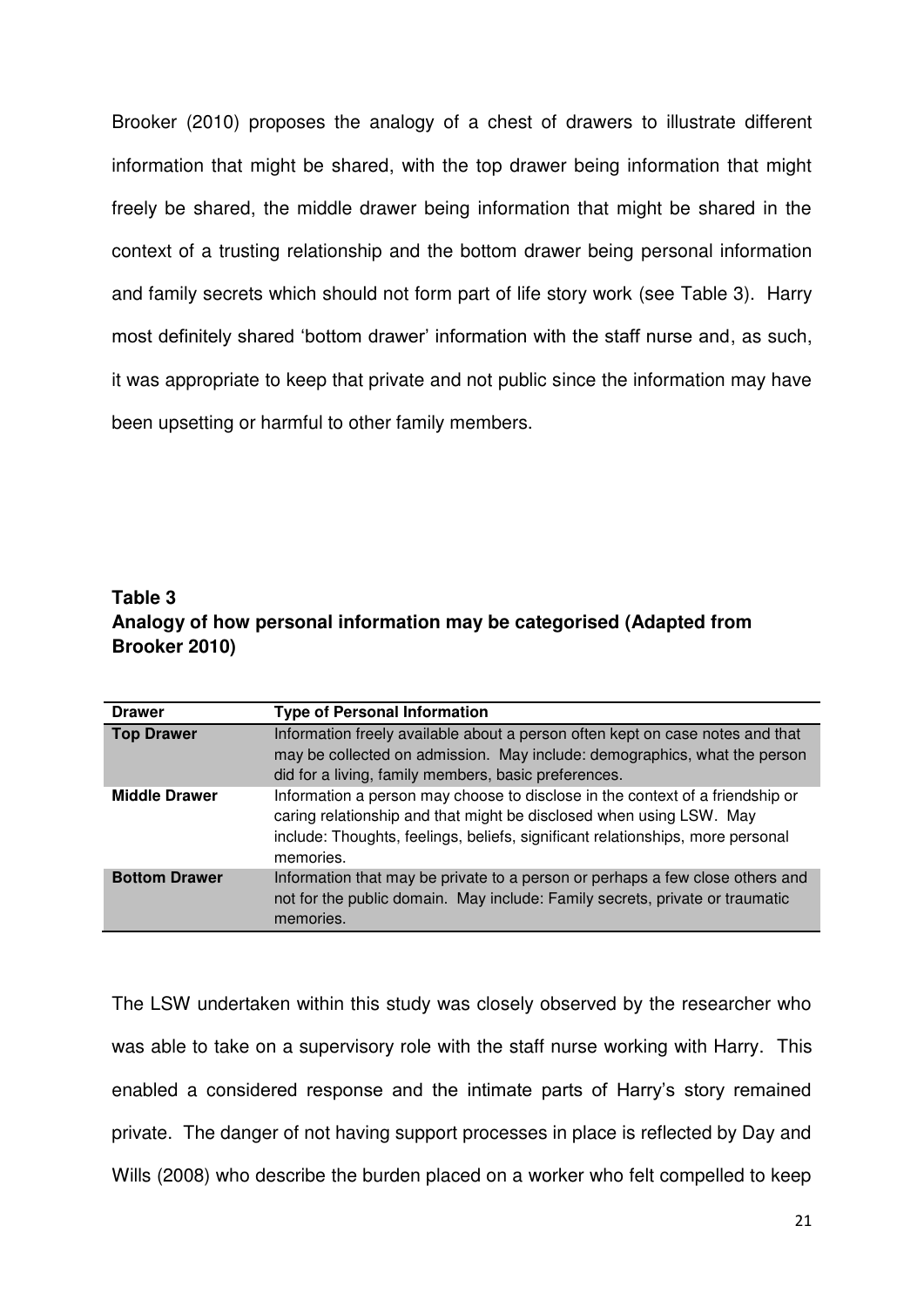a secret divulged by a patient during LSW to themselves. This does highlight the need for skilled facilitation and access to supervision for workers using LSW if the dignity of the person with dementia and their family members are to be maintained.

#### *Whose story is it?*

There are potential challenges for some people with dementia to contribute to their own life story in conventional ways and this was the experience of care staff working with George. Baldwin (2008a) describes how some people with dementia are denied the opportunities to talk and share their stories because the traditional 'rules' of narrative are not always relevant when a person has a cognitive impairment. It is interesting that staff had felt in some way disappointed that George had not been able to contribute to his own story. In wanting to know more about his life before his second wife, staff may have been placing importance on his life story being told in a chronological way. Such an approach has the potential to exclude his wife and place less value on his more recent and shared life story.

A challenge exists to develop a broader perspective on involving a person with dementia in telling their story. Baldwin (2006) describes some alternative approaches that may *'re-possess'* the narratives of people with dementia by interpreting the rules of narrative more flexibly. These include the piecing together of smaller stories and joint authorship, which was something perhaps the care staff working with George were not able to recognise the value of.

The piecing together of smaller stories enables a person with dementia to contribute to their own narrative. This process has been described as *'narrative quilting'* (Moore and Davis 2002), where staff collaborate with the person with dementia over time in order to re-introduce details and topics from earlier conversations to help the

22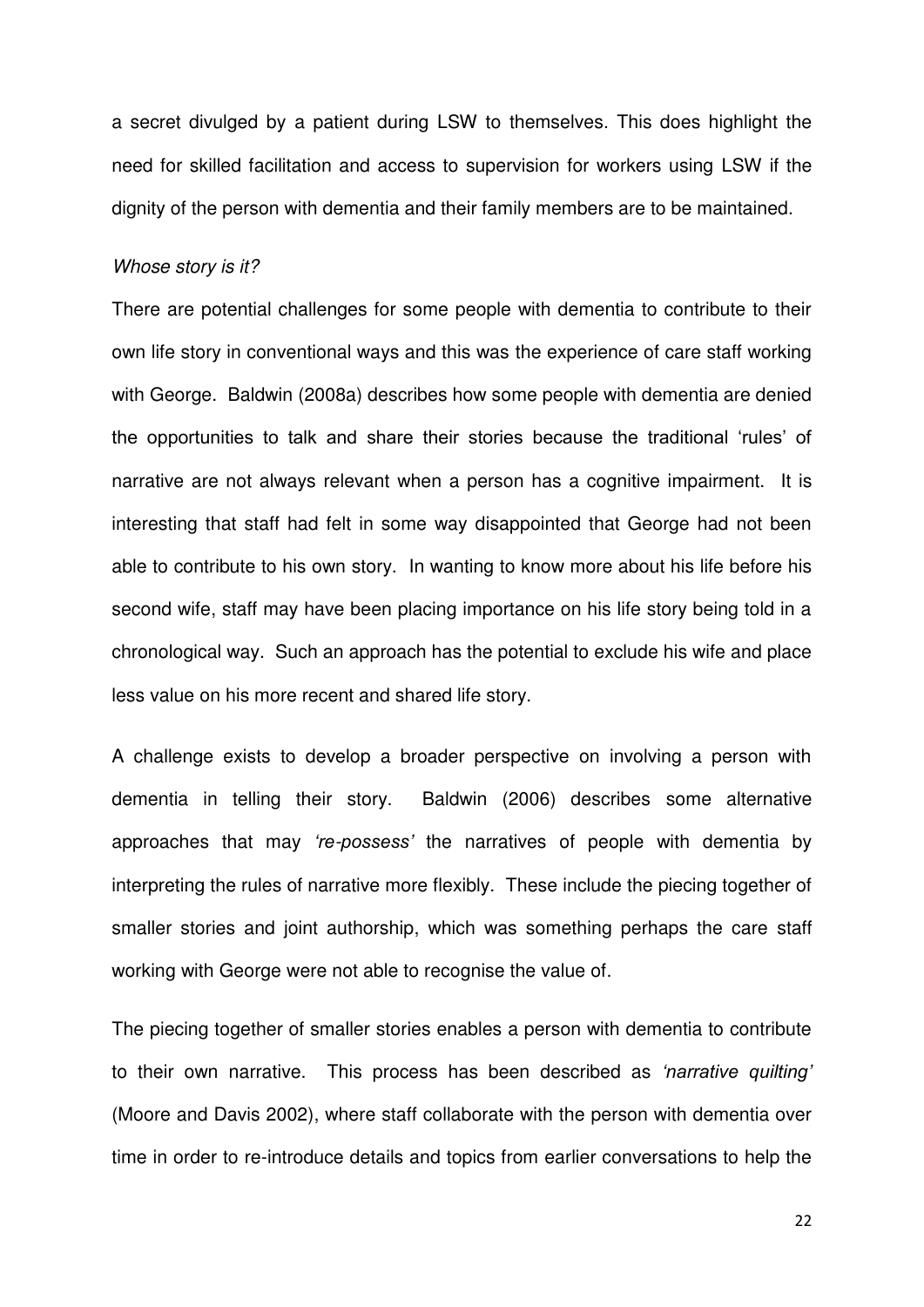person expand on it. Crisp (1995) demonstrates that fragments of memory and metaphor can be brought together to construct the identity of the person with dementia. It is possible George may have been helped to contribute more to his story by taking this approach.

Joint authorship is another way of supporting a person's ability to contribute to their own story. Phinney (2002) argues that when a person has dementia, the telling of their own story alone becomes impossible and, as stories are jointly lived, so they should be jointly told. Keady *et al.* (2007) explore a collaborative approach to storytelling through co-constructed inquiry which involves the person with dementia, their family carer and researcher negotiating a life script. Some of the differences between care staff and George's wife in his life story book may have resulted from care staff and his wife privileging different aspects of George's 'life script'.

Baldwin (2008b) warns that when another person takes over the narrative of a person with dementia, care needs to be taken to ensure that person is not distanced from society. These findings reflect the complexity for care staff working with people with dementia in successfully being able to incorporate and integrate the views and opinions of family members whilst also keeping the story of the person with dementia central. This discussion raises the fundamental question of the purpose of life story work. LSW in health and social care settings meet different needs for different stakeholders (see Table 4). It seems important at the outset of implementing LSW with an individual to agree the primary purpose of the work, although in reality LSW, often has value for the person with dementia, family members and care staff.

**Table 4** 

23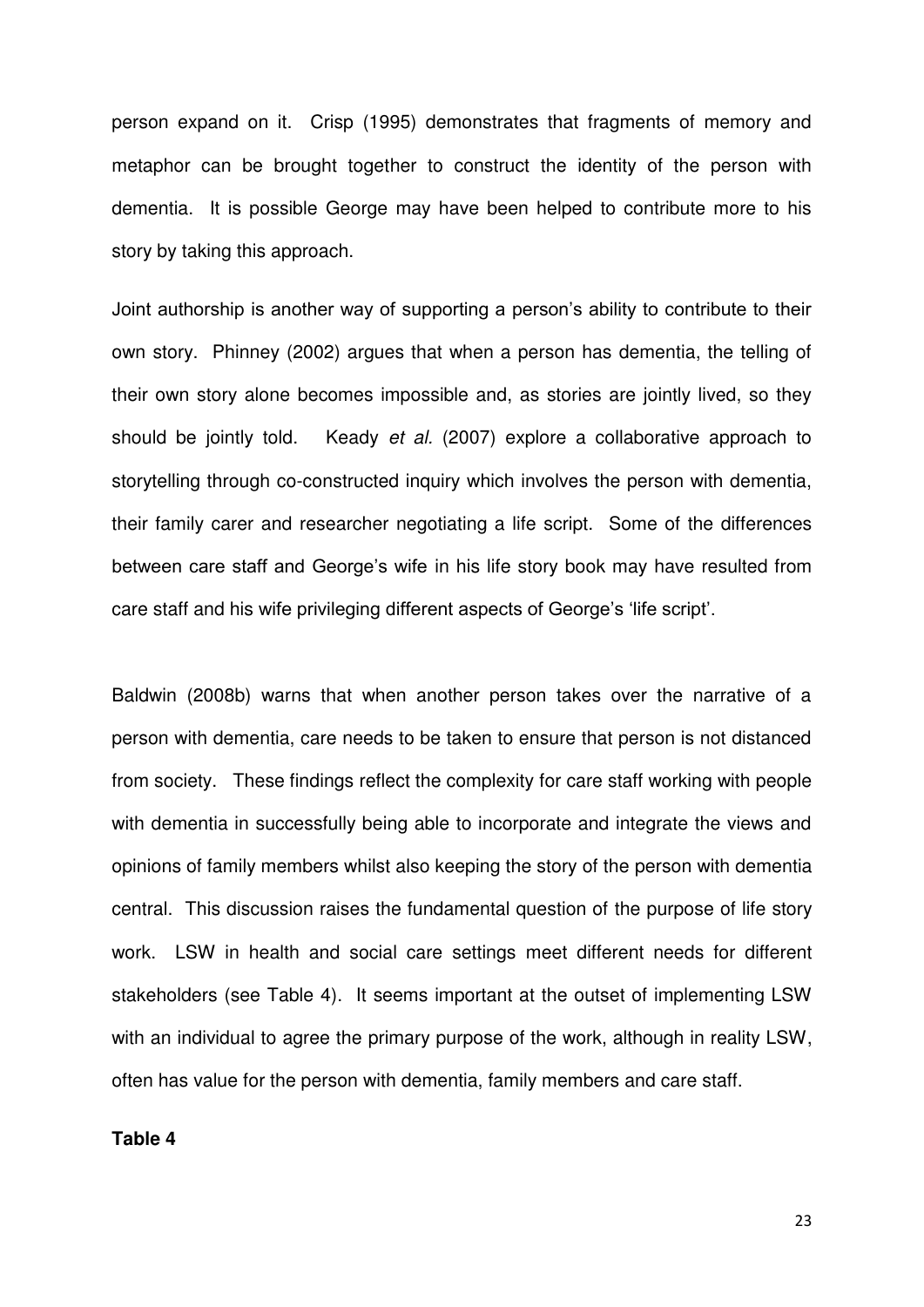# **The range of uses of life story work with people with dementia**

| <b>Purpose of Life Story Work</b>                                                                   |
|-----------------------------------------------------------------------------------------------------|
| For the person with dementia to tell their story – as a way to be heard or for therapeutic benefits |
| As a tool to use with person with dementia as part of care                                          |
| Therapeutic for family members – participating and reviewing life                                   |
| Helping staff to understand and care for the person                                                 |
| As a way of expressing experience of condition / and or services                                    |
| As a legacy                                                                                         |
| Assistance in transition between care environment                                                   |

# *Quality of the life story books*

The LSW research revealed a finding that has previously been unreported in the literature relating to the content and quality of the LSW product. The quality of Eileen and Rachel's life story books was tarnished by the spelling mistakes and poor grammar, something that both women and their daughters commented upon. These errors may have occurred due to a lack of accuracy checking on the part of the staff completing the books. This finding may have implications if staff completing the books do not speak English as their first language or if they have poor literacy skills. Life story books provided the people with dementia a sense of pride about themselves and their lives and for family carers LSW enabled them to 'show off' and 'celebrate' the life of their relative who had dementia (McKeown *et al.* 2010a). Therefore to have a life story book that is rushed, contains errors or is of poor quality somehow detracts from the person and their life. There is a need for a final quality checking process that includes the person with dementia and family members before life story books are completed. Rachel's book was a completed scrap book with text and pictures which were fixed making it more difficult to edit. Eileen's book, however, had been completed electronically with scanned pictures and word processed text, making it easier to edit and indeed add to in the future.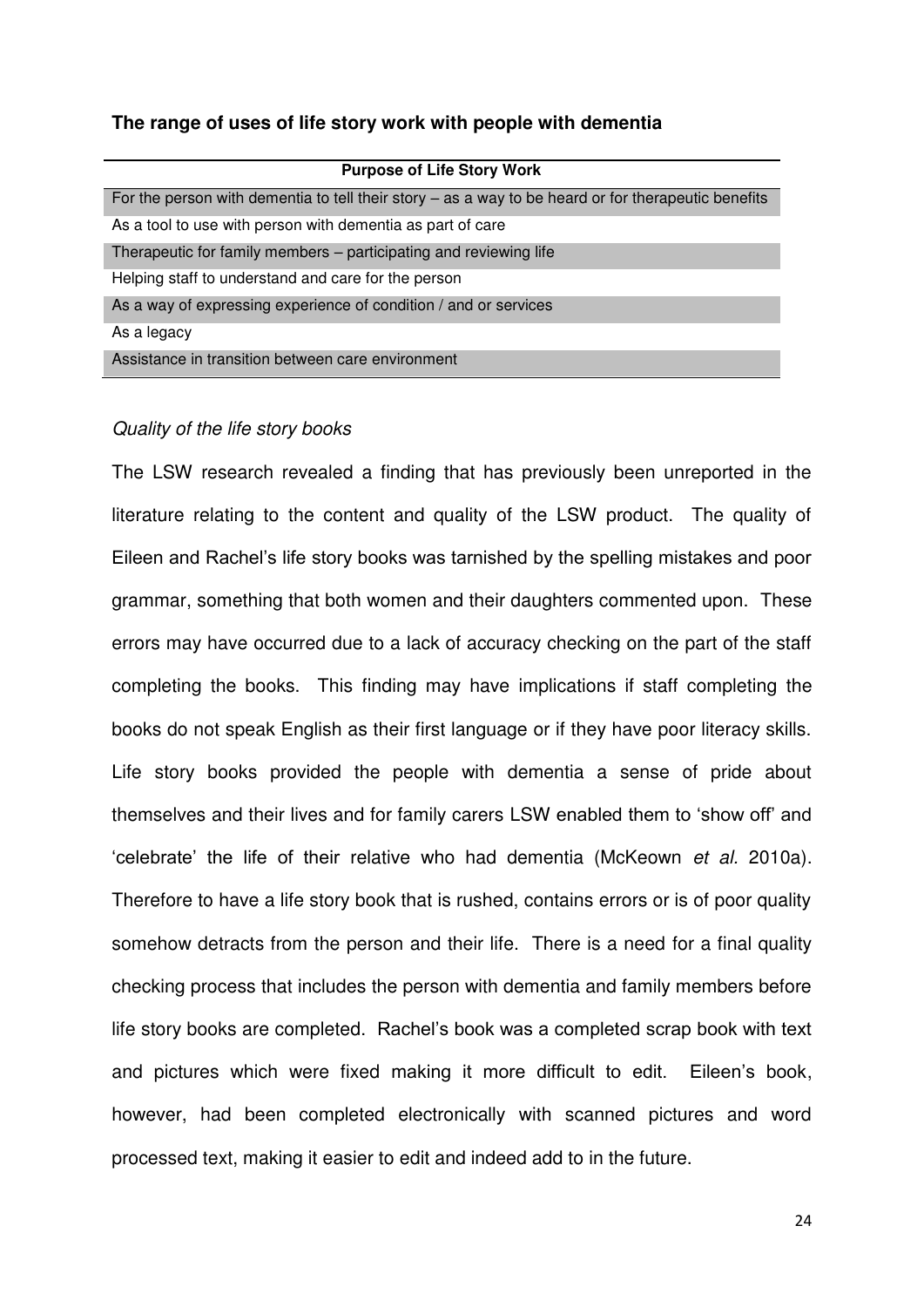#### *Under and overuse of life story books*

In his study into the use of LSW Murphy (2000) reports that in some cases, staff were unaware of the existence of life story books and consequently, they were not used with residents. Batson *et al.* (2002) report that staff can sometimes find it emotionally draining listening to people with dementia tell the same story over again and staff need to recognise that the experience may be novel each time the person with dementia views it.

The life story books that were produced as part of the LSW research were all used with the people with dementia during the life span of the research project. Contrary to current literature the LSW research revealed the potential 'over-use' of the life story books with George, Rachel and Eileen. Finding the 'correct' balance in using the LSW product can be challenging to care staff and family carers to ensure that the person with dementia is not overwhelmed or over-tired. Harry's 'pen picture' that accompanied him to the care home was not used. It may have been that as a written pen picture it was less attractive and noticeable than, for example, a life story book with photographs. Additionally, the staff who received Harry's pen picture at the Nursing Home where he had moved were not involved in the process of LSW and so perhaps had less understanding of its value in terms of Harry's s well-being and care.

## **Limitations to the Study**

The study was undertaken within an NHS mental health and social care Trust and it is not possible to say to what extent the findings have relevance for other care settings.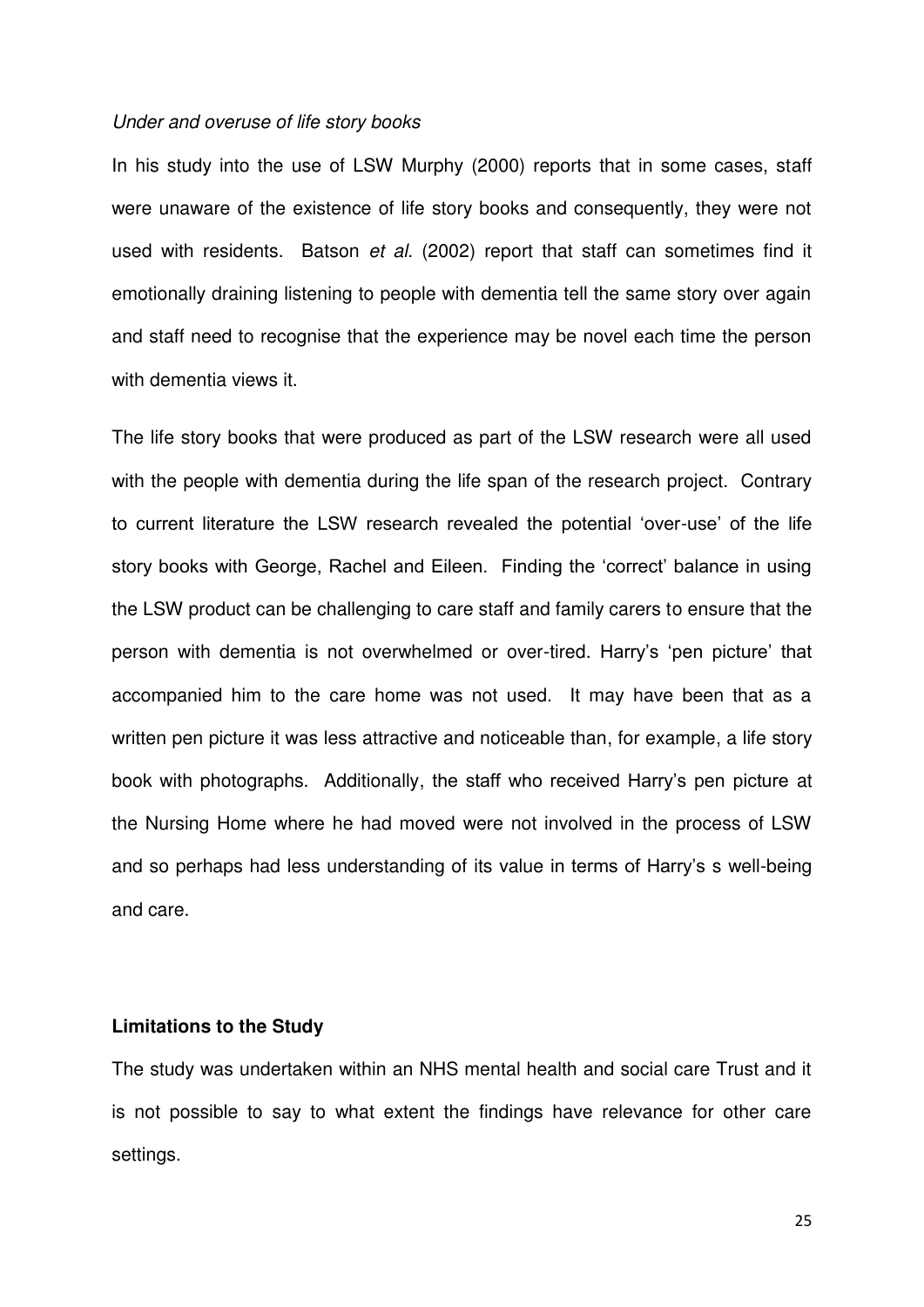The sample of older persons with dementia was white British and reflected the population currently receiving care within the organisation where the research was undertaken. Similarly all but two of the care staff participants were white British. The findings, therefore, do not reflect the experiences of people with dementia or staff from black and minority ethnic groups or culturally diverse communities and this identifies a need for future research.

Setting exclusion criteria, necessary in taking an ethical approach to the research, has implications for the findings as judgements were made as to who is 'suitable' for LSW. We do not know, for example, whether the challenges of using LSW are different for people with carers who are especially distressed, as these people were excluded from the research sample. Similarly, the screening questions made the assumption that a person who was private and did not talk much about their life in the past would not wish to do so in the present. This reflects that sometimes the mechanisms put in place to protect people in the research process may impact on the research findings.

## **Conclusion and Implications for Research and Practice**

This paper has reported the possible challenges that may emerge when undertaking LSW with people with dementia. Previous research has concluded that LSW is not for everyone (Clarke *et al.* 2003; Day and Wills 2008). Notwithstanding this many people with dementia do enjoy talking about their lives and should be offered the opportunity to talk about and record their life story if they wish. However as we have highlighted in this paper unexpected issues can still arise and being aware of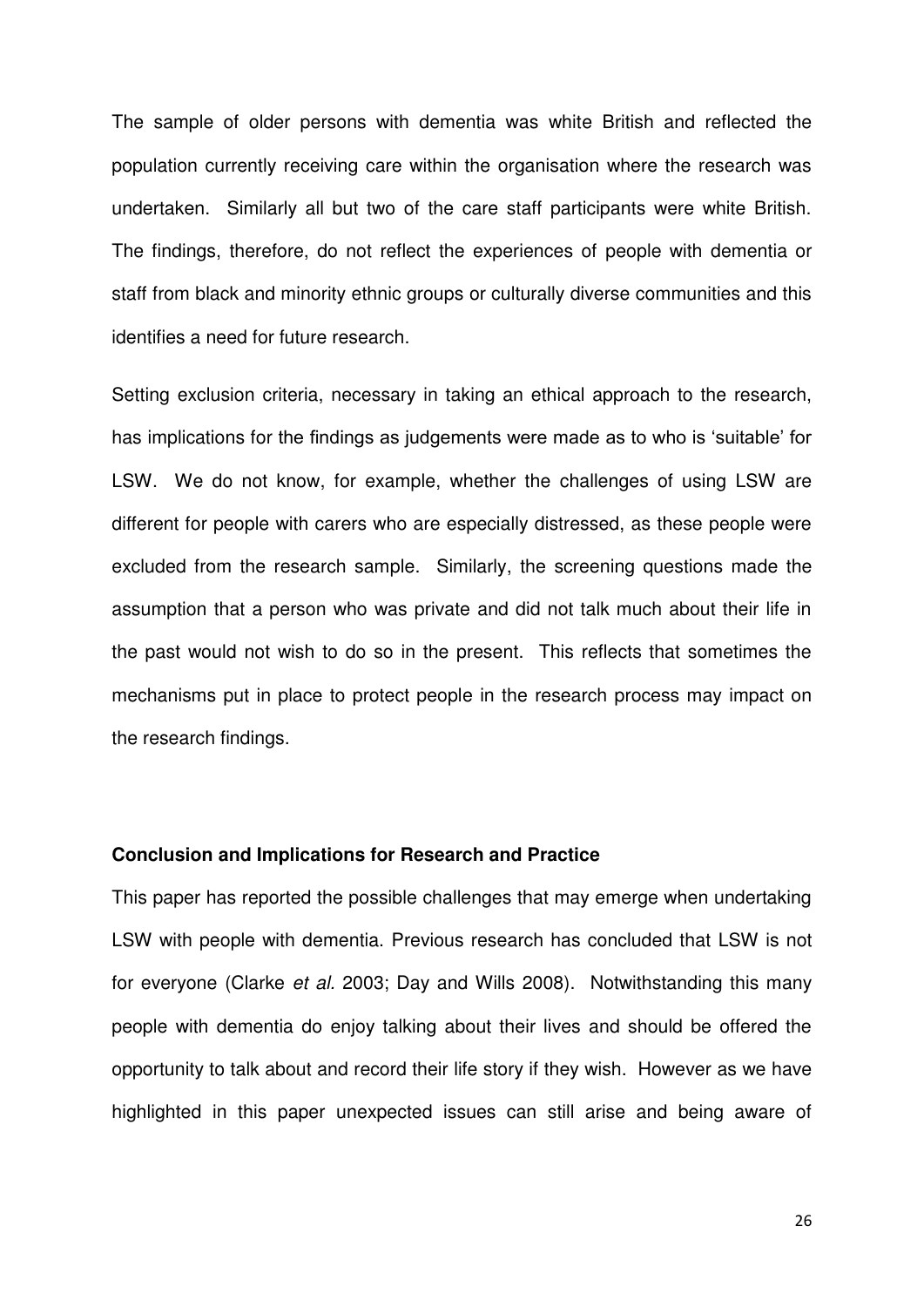potential challenges may help care staff to identify and minimise any compromises to the dignity and wellbeing of the person with dementia.

# *Recommendations for practice*

- An assessment of care staff educational needs, prior to using LSW, is essential and offering an educational programme before LSW is implemented into a care setting would be recommended. Such a programme would include time for care staff to consider some of the potential challenges that may arise.
- Care staff undertaking LSW with people with dementia require access regular supervision and to expert advice in order to identify, discuss and overcome any challenges that emerge. McKeown *et al.* (2010a) and Thompson (2009) identify facilitation within a practice development approach as a key factor to the implementation of LSW.
- It can be helpful at the outset to clarify the aims and purpose of LSW for each individual

# *Recommendations for research*

- There is currently no formal evaluation in the literature of precisely what is needed in an educational package and how it is best delivered.
- Further research is required to undertake a rigorous evaluation on the most effective approach to enable successful implementation of life story work, whilst reducing and managing the challenges that may arise.
- There is scope for further exploration and publication of the challenges of undertaking LSW to further develop the evidence base.

# *Recommendations for policy*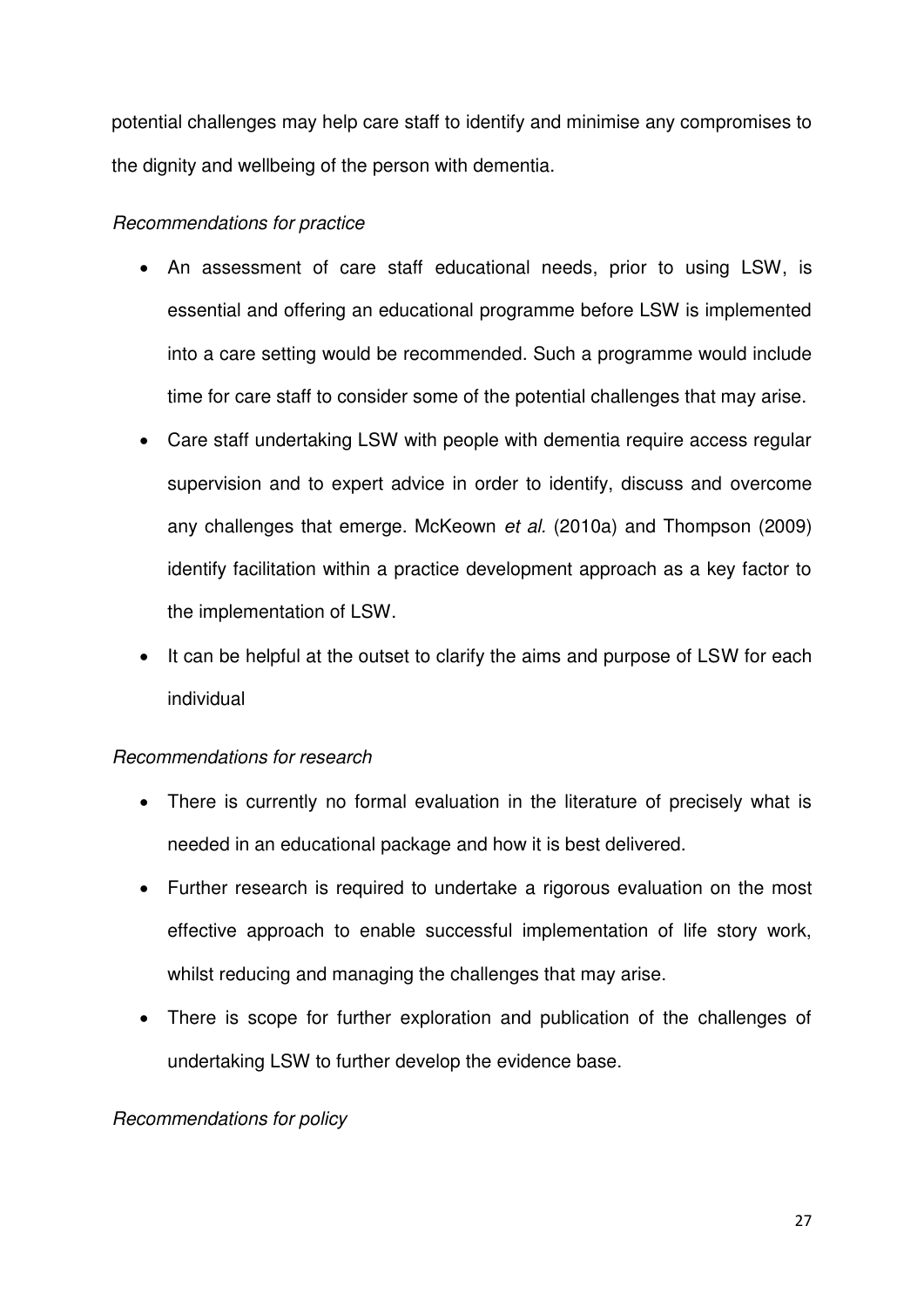- Policy makers need to highlight the challenges as well as the positive benefits of LSW.
- Policy makers could recommend that LSW is undertaken with the necessary educational and support safeguards.

With these considerations in mind then LSW can continue to be a valued and effective intervention with older people with dementia in health and social care settings.

# **References**

Adams, J., Bornat, J. and Prickett, M. (1996) 'You wouldn't be interested in my life, I've done nothing.' Care planning and life history work with frail older women. In J. Phillips and B. Penhale (eds) *Reviewing Care Management for Older People*, 102- 116. Jessica Kingsley Publishers. London.

Adams, J., Bornatt, J. and Prickett, M. (1998) Discovering the present in stories about the past. In A. Brechin, J. Walmsley, J. Katz and S. Peace (eds) *Care Matters*, 27-41. Sage. London.

Appleton, J. and King, L. (2002) Journeying from the philosophical contemplation of constructivism to the methodological pragmatics of health services research. *Journal of Advanced Nursing,* 40, 641-648.

Bakken, L., Lerdal, A. and Harding, T. (2009) Norwegian healthcare workers' experience with implementing life story work in a nursing home. *Klinisk Sygepleje*,  $23, (3), 12 - 18.$ 

Baldwin, C. (2006) The narrative dispossession of people living with dementia: thinking about the theory and the method of narrative. In K. Milnes, C. Horrocks, N. Kelly, B. Roberts and D. Robinson (eds) *Narrative Memory and Knowledge: Representations, Aesthetics and Contexts,* 101 – 109. University of Huddersfield, Huddersfield.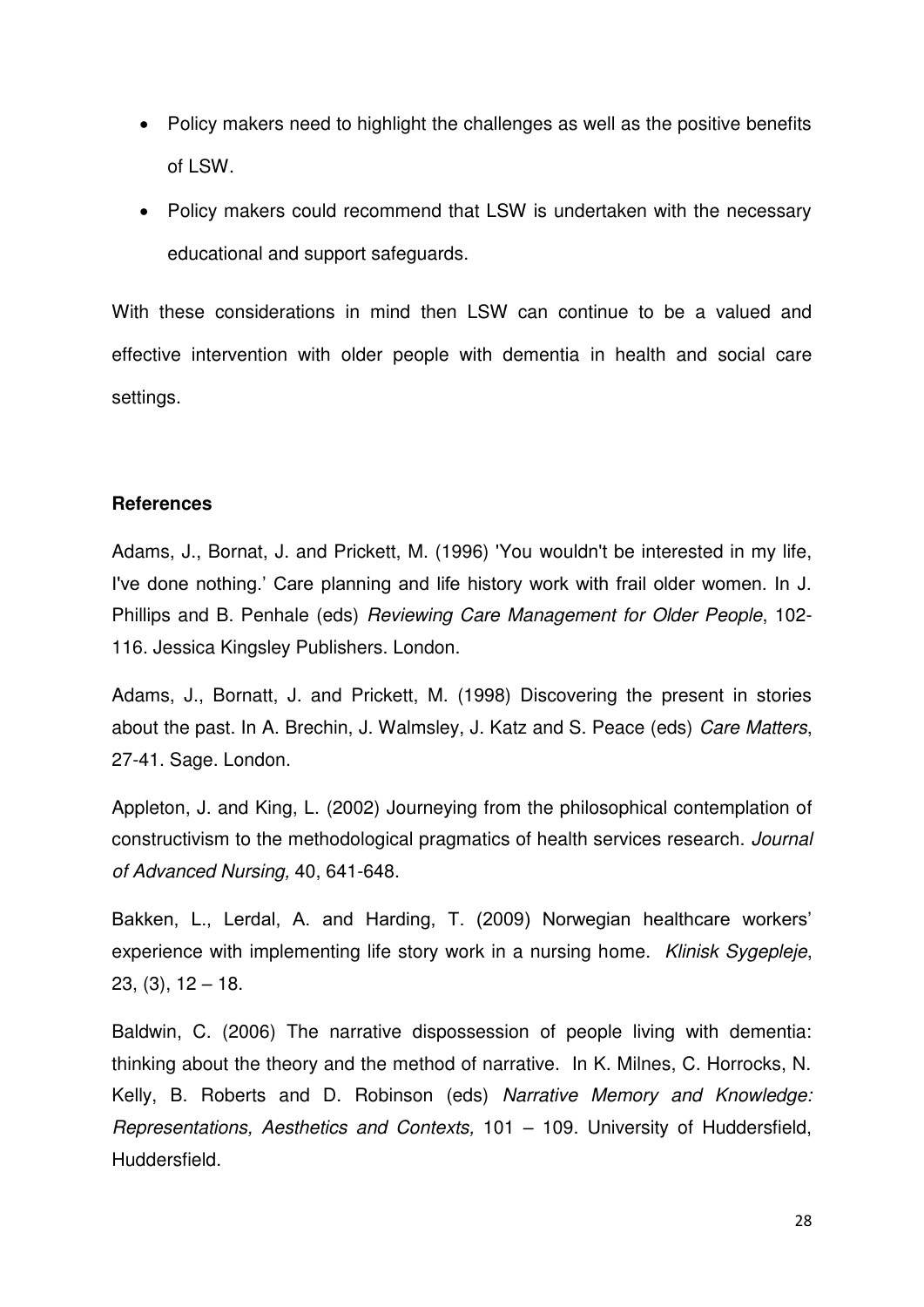Baldwin, C. (2008a) Narrative (,) citizenship and dementia: the personal and the political. *Journal of Aging Studies*, 22, 222 – 228.

Baldwin, C. (2008b) Towards a person-centred ethic in dementia care: doing right or being good? In M. Downs and B. Bowers (eds) *Excellence in Dementia Care: Research into Practice,* 103 - 118. McGraw Hill Education. Maidenhead.

Batson, P., Thorne, K., and Peak, J. (2002) Life story work sees the person beyond the dementia. *Journal of Dementia Care,* 10, (3), 15-17.

Brooker, D. (2010) *The VIPS model and the Importance of Life Story Work*. Presentation to The First National Life Story Work Conference, 12<sup>th</sup> February, Leeds.

Caron, W., Hepburn, K., Luptak, M., Grant, L., Ostwald, S., and Keenan, J. (1999) Expanding the discourse of care: Family constructed biographies of nursing home residents. *Families, Systems and Health,* 17, (3), 323-335.

Clarke, A., Hanson, E. and Ross, H. (2003) Seeing the person behind the patient: enhancing the care of older people using a biographical approach. *Journal of Clinical Nursing,* 12, (5), 697-706.

Crisp, J. (1995) Making sense of the stories that people with Alzheimer's tell: a journey with my mother. *Nursing Inquiry,* 2, 133 – 140.

Day, M. and Wills, T. (2008) A Biographical Approach. *Nursing Older People, 20, 6, 22 – 24.* 

Department of Health (2009) Living Well with Dementia: A national dementia strategy. DH. London.

Dewing, J. (2007) Participatory research: a method for process consent with persons who have dementia. *Dementia: The International Journal of Social Research and Practice,* 6, (1), 11 – 25.

Eisenhardt, K. (1989) Building theories from case study research. *Academy of Management Review,* 14, (4), 532-550.

Equality and Human Rights Commission (2011) *Close to Home – an inquiry into older people and human rights in home care.* EHRC, London.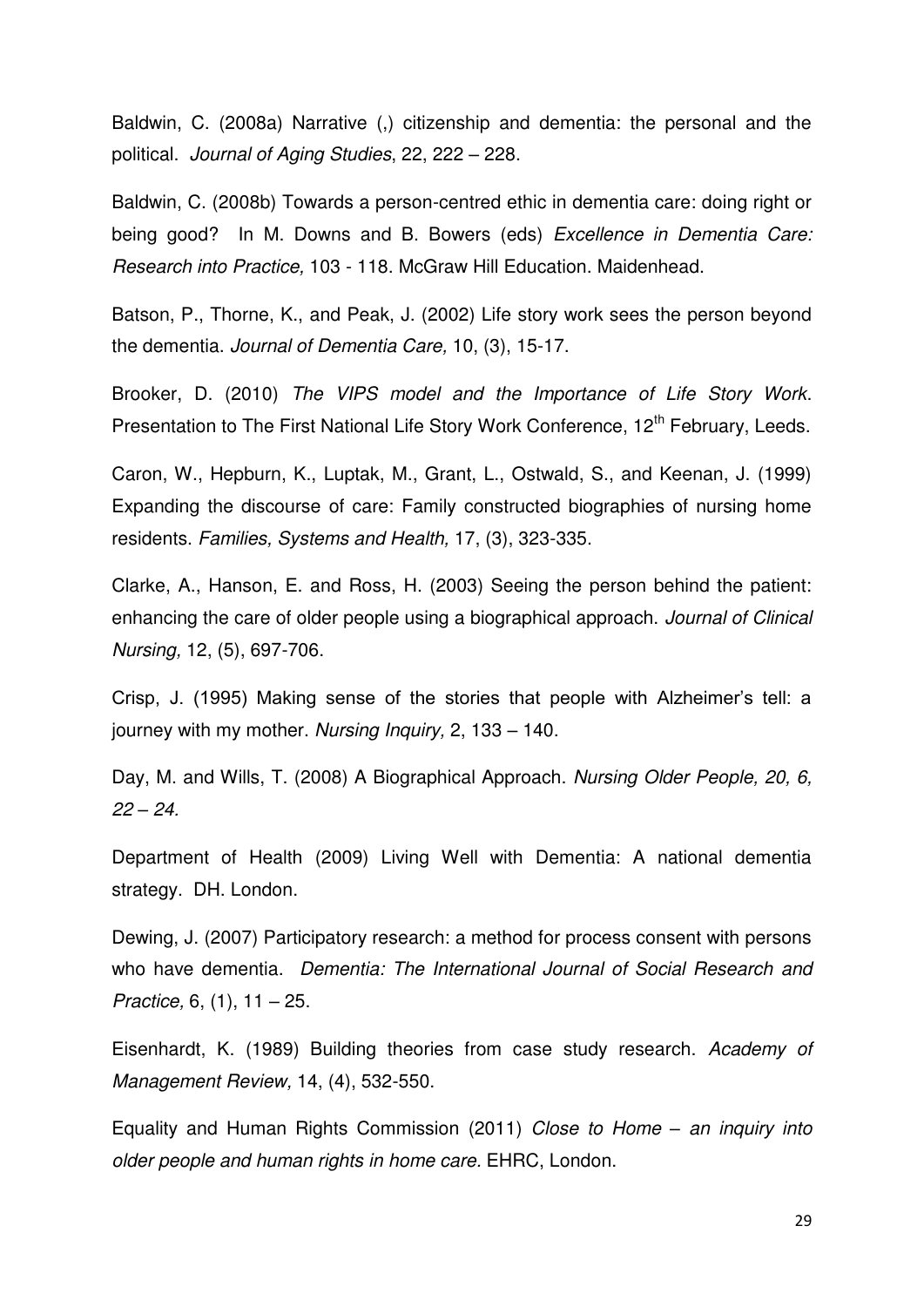Gibson, F. (1991) *The lost ones: recovering the past to help their present*. Dementia Services Development Centre. Stirling.

Gibson, F. (1994) What can reminiscence contribute to people with dementia? In J. Bornat (ed) *Reminiscence Reviewed,* 46 – 60. Open University Press. Buckingham.

Gibson, F. (2005) Fit for Life: The contribution of life story work. In M. Marsall (ed) *Perspectives on Rehabilitation and Dementia,* 175 – 179. Jessica Kingsley Publishers. London.

Gibson, F. and Carson, Y. (2010) Life story work in practice: aiming for enduring change. *Journal of Dementia Care,* 18, 20 – 22.

Guba, E. and Lincoln, Y. (1994) Competing paradigms in qualitative research. In N. Denzin and Y. Lincoln (eds) *Handbook of Qualitative Research,* 105-117. Sage. London.

Hansebo, G. and Kihlgren, M. (2000) Patient life stories and current situation as told by carers in nursing home wards. *Clinical Nursing Research,* 9, (3), 260-279.

Heliker, D. (1997) A narrative approach to quality care in long term care facilities. *Journal of Holistic Nursing,* 15, (1), 68-81.

Hewitt, H. (1998) Life-story-books for people with learning disabilities. *Nursing Times,* 94, (33), 61-63.

Hewitt, H. (2000) A life story approach for people with profound learning disabilities. *British Journal of Nursing,* 9, (2), 90-95.

Keady, J., Williams, S. and Hughes-Roberts, J. (2005) Emancipatory practice development through life story work. Changing care in a memory clinic in North Wales. *Practice Development in Health Care,* 4, 203 – 212.

Keady, J., Williams, S. and Hughes-Roberts, J. (2007) Making mistakes: using coconstructed inquiry to illuminate meaning and relationships in the early adjustment to Alzheimer's disease – a single case study approach. *Dementia: The International Journal of Social Research and Practice*: Special Issue, 6, (3), 343- 364.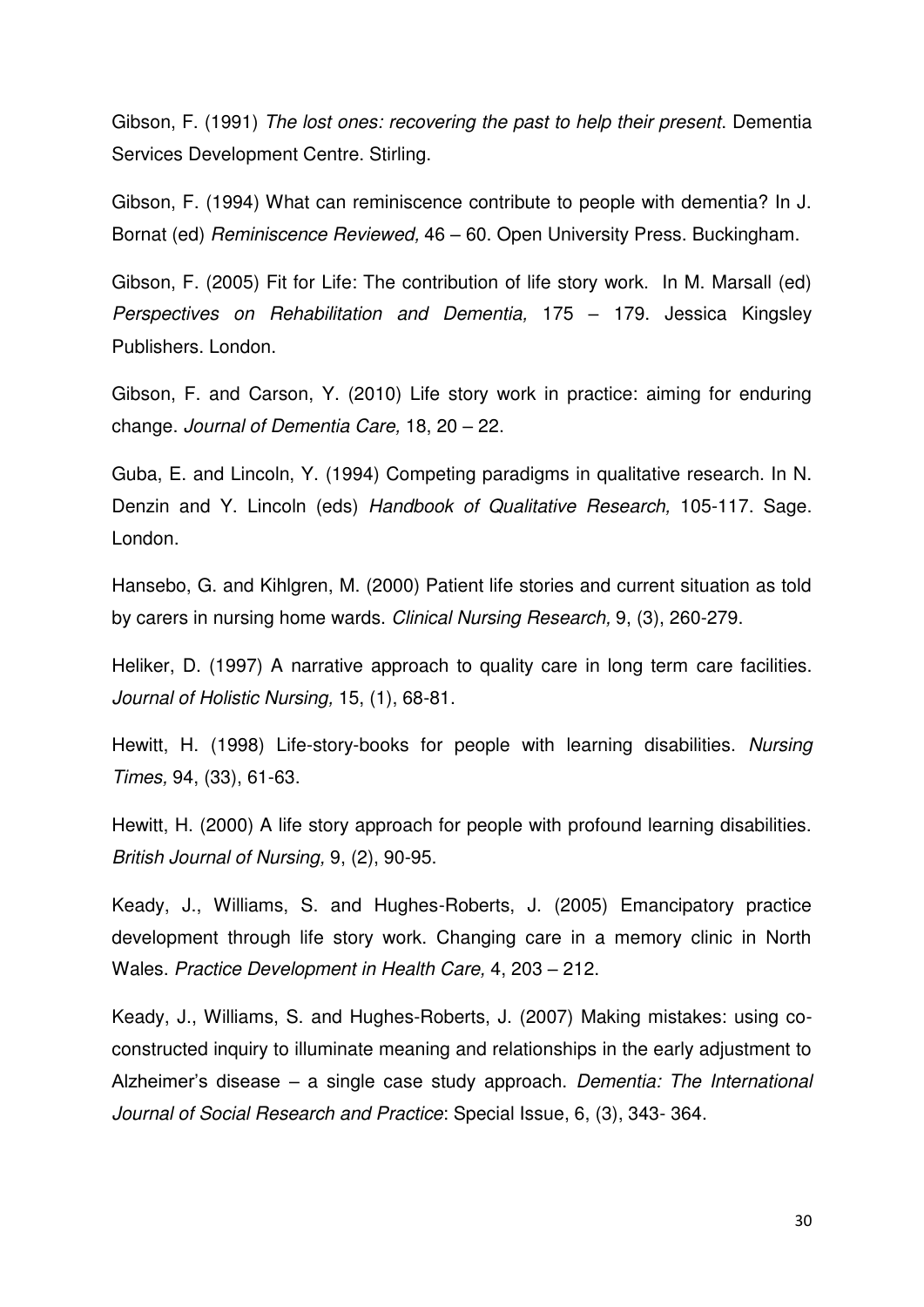Kellett, U., Moyle, W., McAllister, M., King, C. and Gallagher, F. (2010) Life stories and biography: a means of connecting family and staff to people with dementia. *Journal of Clinical Nursing,* 19, 1707 – 1715.

Lacey, A. and Luff, D. (2001) *Qualitative data analysis*. Trent Focus. Sheffield.

Life Story Network (2011) <http://www.lifestorynetwork.org.uk/knowledge-research/> Accessed 09/01/2013.

Lincoln, Y. (2001) Engaging sympathies: Relationships between action research and social constructivism. In P. Reason and H. Bradbury (eds) *Handbook of Action Research: Participative Inquiry and Practice,* 124-132. Sage. London.

Manley, K., McCormack, B. and Wilson, V. (2008) Introduction. In K. Manley, B. McCormack and V. Wilson (eds) *International Practice Development in Nursing and Healthcare, 1 – 16.* Blackwell Publishing. Chichester.

McKee, K., Wilson, F., Elford, H., Goudie, F., Chung, M. and Bolton, G. (2002) *Evaluating the Impact of Reminiscence on the Quality of Life of Older People.* Sheffield Institute for Studies on Ageing. Sheffield.

McKeown, J., Clarke, A. and Repper, J. (2006) Life story work in health and social care: systematic literature review. *Journal of Advanced Nursing,* 55, 237 – 247.

McKeown, J., Clarke, A., Ingleton, C. Ryan, T. and Repper, J. (2010a) The use of life story work with people with dementia to enhance person-centred care. *International Journal of Nursing Older People,* 5, 148 – 158.

McKeown, J., Clarke, A., Ingleton, C. and Repper, J. (2010b) Actively involving people with dementia in qualitative research. *Journal of Clinical Nursing,* 19, 1935 – 1943.

Moore, L. and Davis, B. (2002) Quilting narrative. Using repetitive techniques to help elderly communications. *Geriatric Nursing,* 23, (5), 262 – 266.

Moya, H. (2010) Identities on paper. Constructing lives for people with intellectual disabilities in life story books. *Narrative Inquiry,* 19, (1), 135 – 153.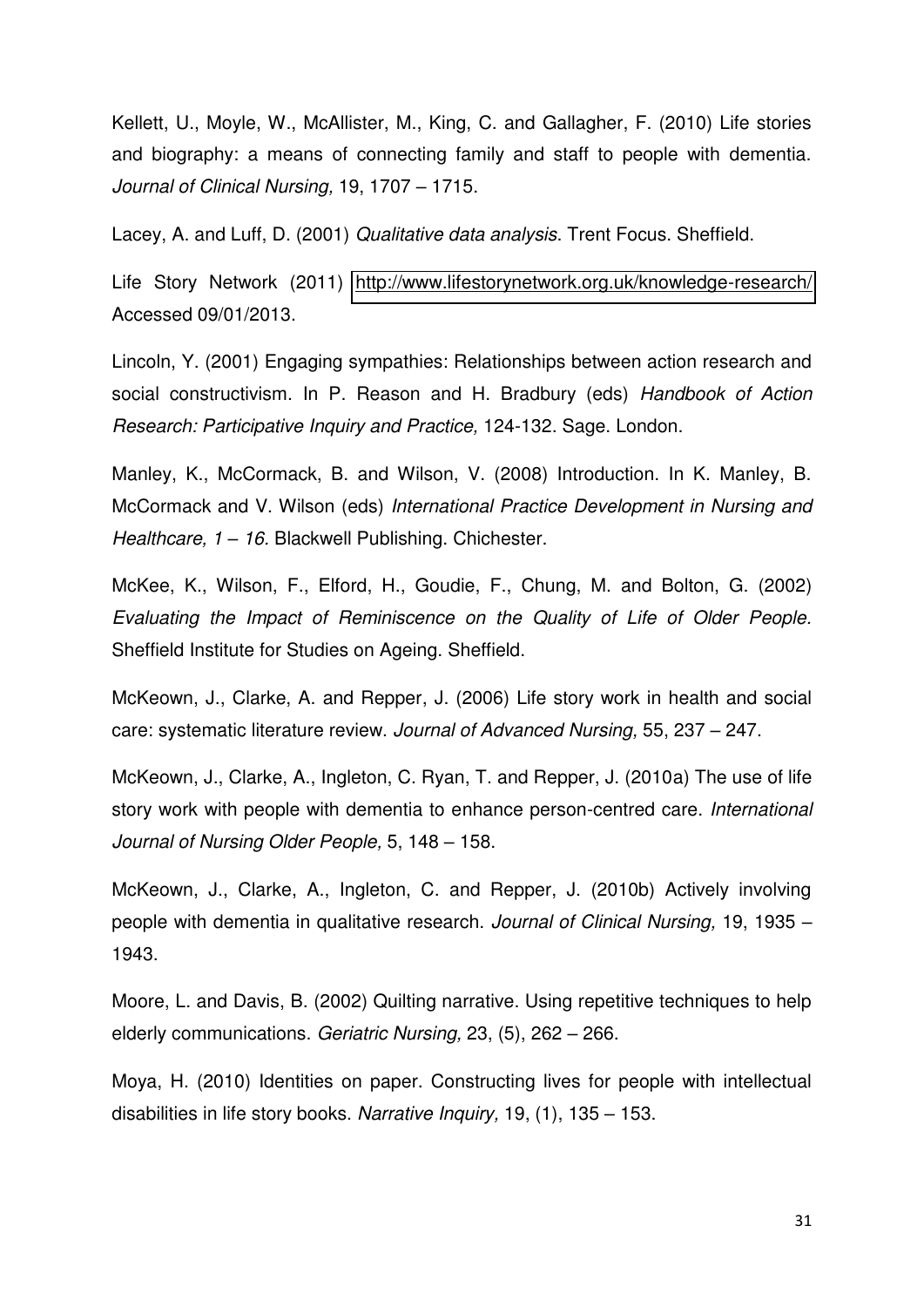Murphy, C. (2000) *Crackin' Lives: An Evaluation of a Life Story-Book Project to Assist Patients from a Long Stay Psychiatric Hospital in their Move to Community Care Situations*. (Unpublished work)

National Collaborating Centre for Mental Health (2006) *A NICE-SCIE Guideline on Supporting People with Dementia and their Carers in Health and Social Care. National Clinical Practice Guideline Number 42.* British Psychological Society and Gaskell. London.

Nolan, M., Hanson, E., Magnusson, L. and Andersson, B. (2003) Gauging quality in constructivist research: The Aldre Vast Sjuharad model revisited. *Quality in Ageing - Policy, Practice and Research,* 4, 22-27.

Phinney, A. (2002). Fluctuating awareness and the breakdown of the illness narrative in dementia. *Dementia: an International Journal of Social Research and Practice,* 1, 329-344.

Ritchie, J. and Spencer, L. (1994) Qualitative data analysis for applied policy research. In A. Bryman and R. Burgess (eds) *Analyzing Qualitative Data,* 173 – 194. Routledge. London.

Rodwell, M. (1998) *Social Work Constructivist Research*. Garland. New York.

Russell, C. and Timmons, S. (2009) Life story work and nursing home residents with dementia. *Nursing Older People,* 21, (4), 28 – 32.

Social Care Institute for Excellence (2010) Dignity in Care SCIE Guide 15. At: <http://www.scie.org.uk/publications/guides/guide15/index.asp>

Accessed on 09/01/2013.

Stake, R. (1995) *The Art of Case Study Research.* Sage. Thousand Oaks.

Thompson, R. (2009) Realising the potential: developing life story work in practice. In K. Sanders and T. Shaw (eds) *Foundation of Nursing Studies Dissemination Series,*  5, 5, 1 - 4. London.

[http://www.fons.org/resources/documents/Dissemination%20Series/DissSeriesVol5N](http://www.fons.org/resources/documents/Dissemination%20Series/DissSeriesVol5No5.pdf) [o5.pdf](http://www.fons.org/resources/documents/Dissemination%20Series/DissSeriesVol5No5.pdf) Accessed on: 09/01/2013.